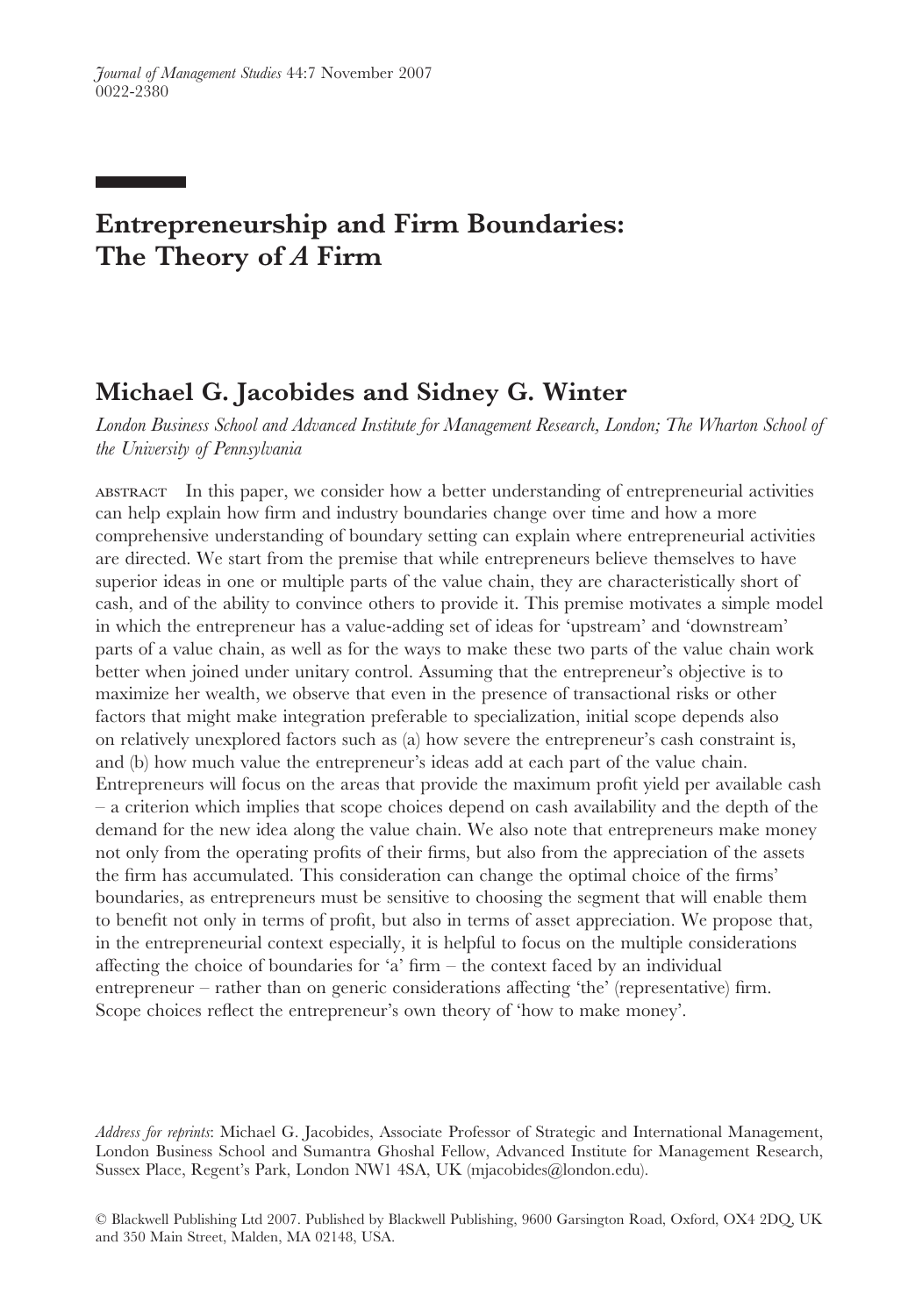#### **INTRODUCTION**

How do entrepreneurs choose the boundaries of their own ventures? And what can we learn with regards to the theory of the firm itself by considering the way in which entrepreneurs determine the scope of their ventures? This paper suggests that we can gain useful insights by answering both questions, which have generally been tackled separately in the literature. We argue here that a better understanding of the nature and function of entrepreneurship can augment our understanding of how firm boundaries are chosen, amending standard theoretical predictions on when we should expect integrated production to displace a vertically specialized structure. Likewise, a better appreciation of how firm boundaries are chosen can help us better understand the direction of entrepreneurial activities and the scope of entrepreneurial ventures. Our paper is an effort to provide such a synthetic account.

To provide the conceptual background, we briefly consider why entrepreneurial activities are critical in shaping firm and industry boundaries. They help change the transactional and institutional structures of a sector. Through the creation or strengthening of new markets along the value chain, entrepreneurs catapult integrated sectors into vertical dis-integration, or help build new, all-in-one integrated markets. Moving to the contribution of this paper, we consider how individual entrepreneurs decide the scope of their ventures, given the transactional and financial conditions they face, and provide a positive model of boundary choice facing the entrepreneur. We think of entrepreneurial action as intentional effort to seize a profit opportunity – or, more accurately, to seize an opportunity to create private wealth for the entrepreneur. We consider such effort to be entrepreneurial when it goes beyond the ordinary effort to seek out the most favourable deployment of the ordinary human (and perhaps financial) capital of the entrepreneurial individual. Thus, we reject the common propensity to identify 'entrepreneurship' with 'small business' or 'self-employment' in general. Entrepreneurial activity, whether carried out through a start-up or within a large corporation, must by our definition be extraordinary, idiosyncratic, unusual and/or peculiar. What the entrepreneur sees, few others can see, else the opportunity would not be there.

Theories of entrepreneurial behaviour must therefore be founded on the effort to capture what is common to the uncommon. We propose that the key commonality across entrepreneurial situations is the difficulty of convincing the rest of the world that the entrepreneurial vision is correct. Such difficulty has the direct (and common) implication that it may be difficult to persuade the rest of the world to help finance the entrepreneurial effort, except perhaps on onerous terms. On the basis of this principle, our paper explores the indirect implications for entrepreneurial decisions about firm scope.

We start with a brief discussion of how entrepreneurs transform the boundaries of their industries on the basis of their new ideas. We then delve more deeply into the narrower question, considering how entrepreneurs choose the boundaries of their own firms. To do so, we prepare a simple model as our baseline. We focus in particular on the nature of the cash constraint that the entrepreneur faces; on the types of returns that she expects from the venture; and on the tradeoffs involved in the choice between being vertically specialized as opposed to integrating along a value chain. Our analysis suggests that transactional conditions alone are not sufficient to generate predictions of the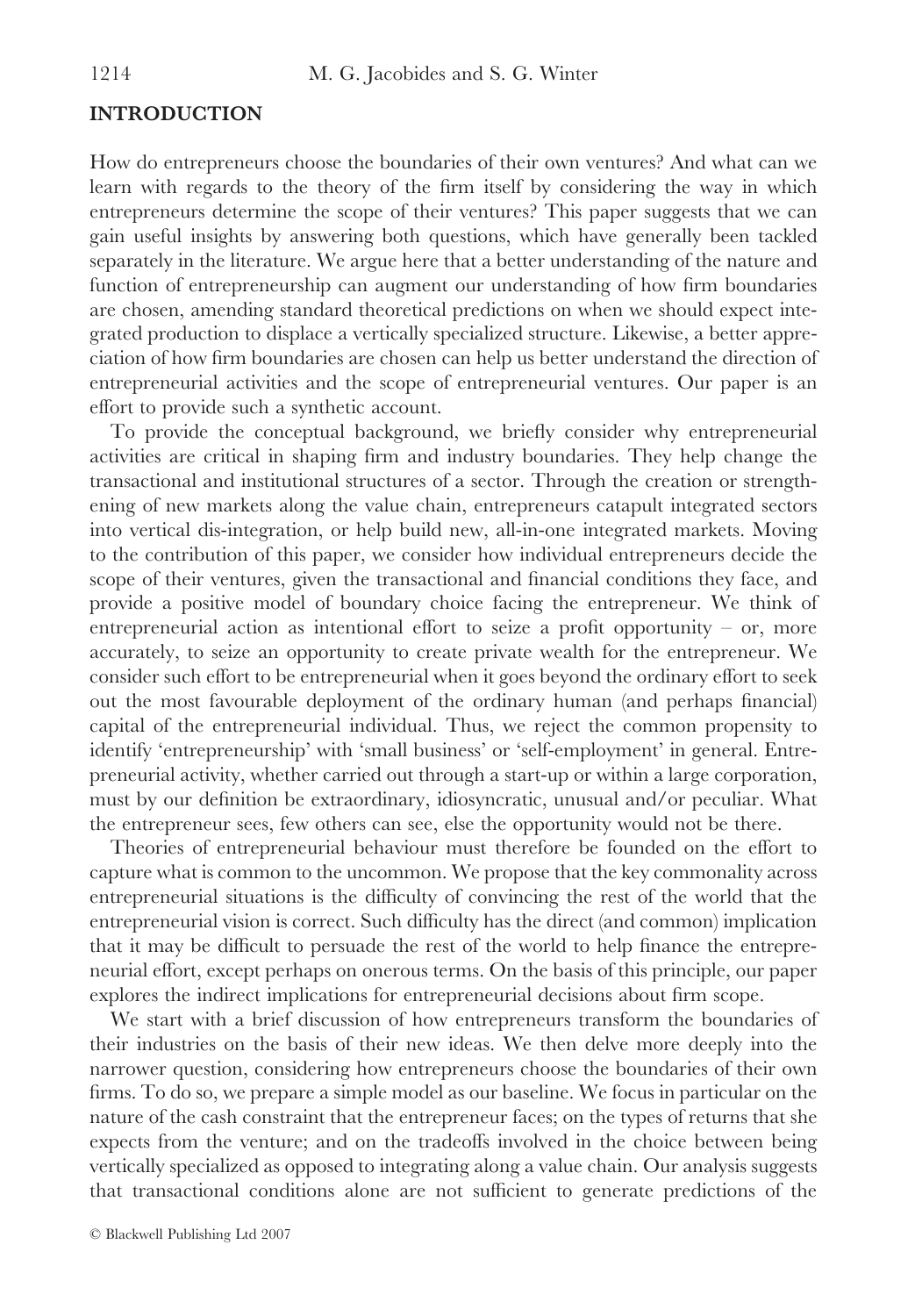venture's scope; and that other factors have to be taken into account. We show how these factors interact to drive scope, assuming that the objective is to make operating profits. We then expand our analysis by looking at how additional ways of making money (through increases in value of the assets used at each part of the value chain) affect the appropriate choice of vertical scope. Our results highlight the role of asset appreciation, which, we argue, should be better incorporated in our analysis of business motivations generally, including but not limited to the choice of firm boundaries. Finally, we discuss how our analysis serves to identify gaps or inconsistencies in existing theory in entrepreneurship, strategy and economics that can be constructively filled.

## **EXISTING THEORY ON FIRM BOUNDARIES, AND THE ROLE OF ENTREPRENEURS**

The question of the boundaries of the firm, and in particular of vertical scope, was first raised by Coase (1937), who observed that in deciding how to set their firms' boundaries, entrepreneurs and managers weighed up the benefits of relying on internal production against the costs and risks of using the market. However, it was not until almost 40 years later that the pioneering work of Klein et al. (1978) and Williamson (1971, 1975) led to what we now know as transaction cost economics (TCE). TCE identified conditions under which the costs of using the market would be such that the firm would decide to internalize a transaction through producing in-house. The question of vertical scope was central to TCE (Williamson, 1985), and a firm's decision about its boundaries became synonymous with deciding whether to integrate a particular transaction within its own governance structure: to make rather than buy. Commitments to relation-specific assets, TCE pointed out, could lead a party to a market transaction to become vulnerable to opportunistic *post hoc* renegotiation pressures from the other side. To safeguard such assets, firms might have had no better choice than to integrate, especially if uncertainty exacerbated the risks involved in renegotiation. Therefore, to understand a firm's boundary decisions it is necessary to understand the determinants of asset specificity, as a large body of empirical and theoretical research has tended to confirm (David and Han, 2004; Shelanski and Klein, 1995).

Various researchers have critiqued, elaborated on and expanded beyond the TCE viewpoint. Kogut and Zander (1996), for instance, suggested that firms provided more than transactional havens; they provided loci of identification, and the organizational backdrop against which knowledge and experience could be shared and applied, a theme amplified by Ghoshal and Moran (1996). Conner and Prahalad (1996) built on earlier work and suggested that integrating not only saves on transaction costs (helps 'avoid the negatives'), but also helps create value through better information flow, coordination, and concerted problem solving (Arrow, 1974; Nickerson and Zenger, 2004; Pelikan, 1969).

Over the last decade attention has shifted towards examining how the capabilities and idiosyncratic aspects of firms might affect their boundaries. Drawing on Barney (1986), Penrose (1959) and Richardson (1972), and research in evolutionary economics (Nelson and Winter, 1982), researchers have recognized that firms are packages of competence, whose scope is path-dependent. It thus became accepted that the decision about whether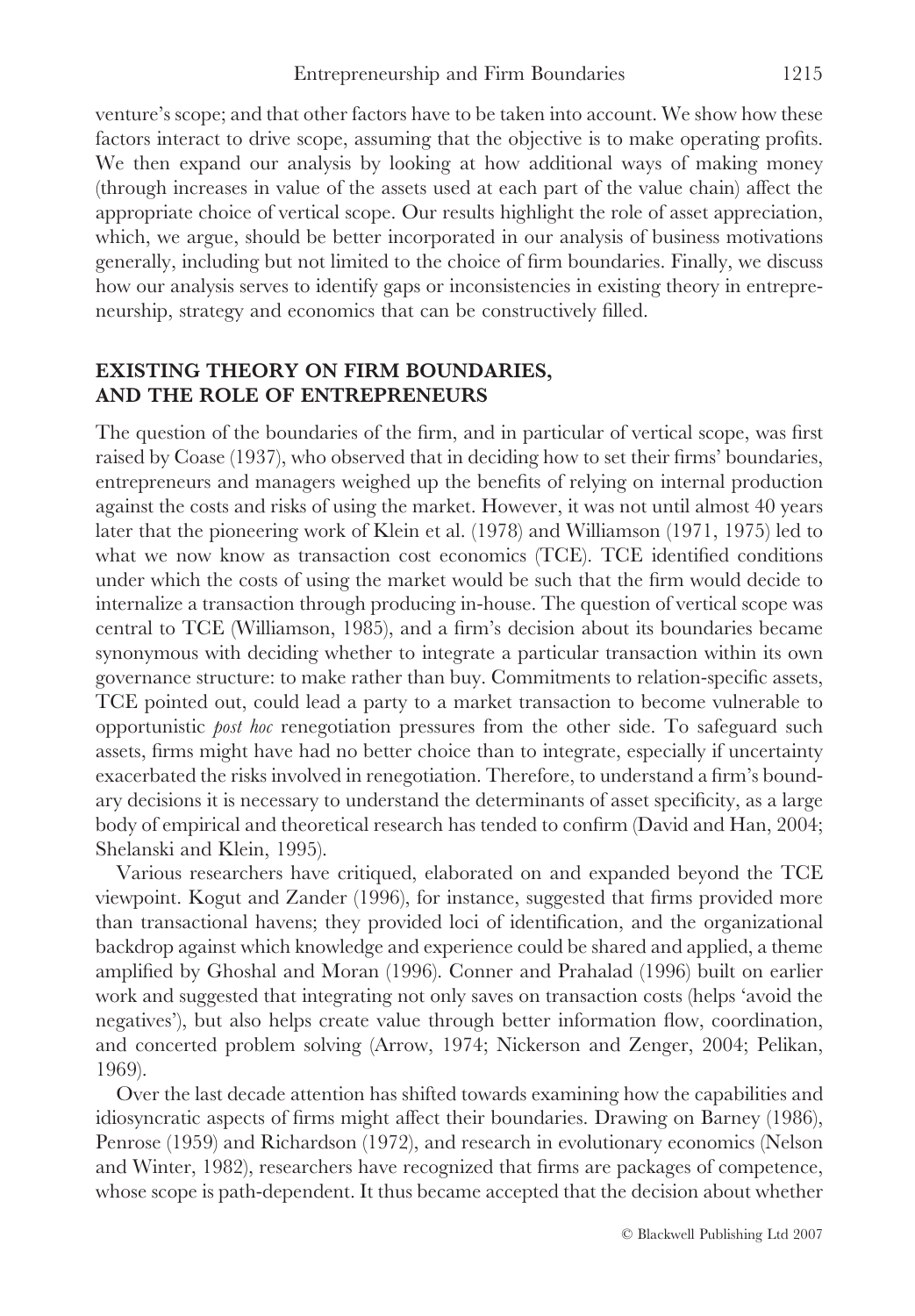to integrate or not may be related to the firm's capabilities, and how best to profit from them (Chesbrough and Teece, 1996; Teece, 1986). Argyres (1996) found that the decision about whether to make or buy was based on both capabilities and transaction costs, a finding replicated in large-scale studies by Coombs and Ketchen (1999), Leiblein and Miller (2003), Schilling and Steensma (2001), and Jacobides and Hitt (2005). These studies suggest that in setting their boundaries, firms have to take account of their own particular conditions and circumstances (Madhok, 2002; Williamson, 1999). In this regard, the most seminal contribution undoubtedly came from Teece (1986), who considered how an innovator or entrepreneur should organize the scope of her venture on the basis of its transactional characteristics.

Furthermore, more recent research has also considered how the conditions faced in the environment change. As we have argued elsewhere ( Jacobides and Winter, 2005), to understand a firm's vertical scope we have to understand not only the way they perform the 'make-or-buy' calculus on the margin, but also consider how firms shape the menu of transactional alternatives in an industry through conscious, often entrepreneurial efforts. Such efforts have been documented in the context of vertical dis-integration, e.g. in the mortgage banking sector in the USA ( Jacobides, 2005), where a host of entrepreneurial firms championed or facilitated the emergence of new intermediate markets; and in the shift towards re-integrated, 'all-in-one' markets, such as the UK construction sector, where entrepreneurial firms championed the new 'design and build' methods as a means to capture new markets and soften competition (Cacciatori and Jacobides, 2005). More broadly, recent research by Santos and Eisenhardt (2005, 2006), Ozcan and Eisenhardt (2005) and Jacobides et al. (2006) has explored how emerging firms actively try to shape the boundaries of their sectors, so as to both leverage and capitalize on their capabilities, and even to change the industry's structure to strengthen their role within it.

The analysis of *industry* boundaries thus highlights a crucial element that was lacking in our understanding of scope, the role of entrepreneurship in the process of discovery or creation of new alternatives (cf. Alvarez and Barney, 2005). To understand how firm and industry boundaries alike change over time, we have to consider the conscious agency of entrepreneurs – an insight drawing on the seminal work of Knight (1921) and Schumpeter (1955). Yet while the research surveyed above points to the need to integrate entrepreneurship in our theories of firm and industry boundaries and makes significant headway in our understanding of how industry boundaries are formed and evolve, it still does not inform us much on how entrepreneurs set the scope of their own ventures. The remainder of this paper will be focused on this narrower question, and will seek to illuminate the economic logic of the boundary choices of entrepreneurs.

## **HOW IS SCOPE CHOSEN IN ENTREPRENEURIAL VENTURES? A POSITIVE FRAMEWORK**

As mentioned in the previous section, existing research has generally focused on a small number of factors (in particular, transaction costs) with a view to confirming their statistical significance. The question of how these factors intertwine with other considerations affecting firms' scope has been relatively neglected. Both because the 'intertwining' brings combinatorics into play and because entrepreneurial situations are intrin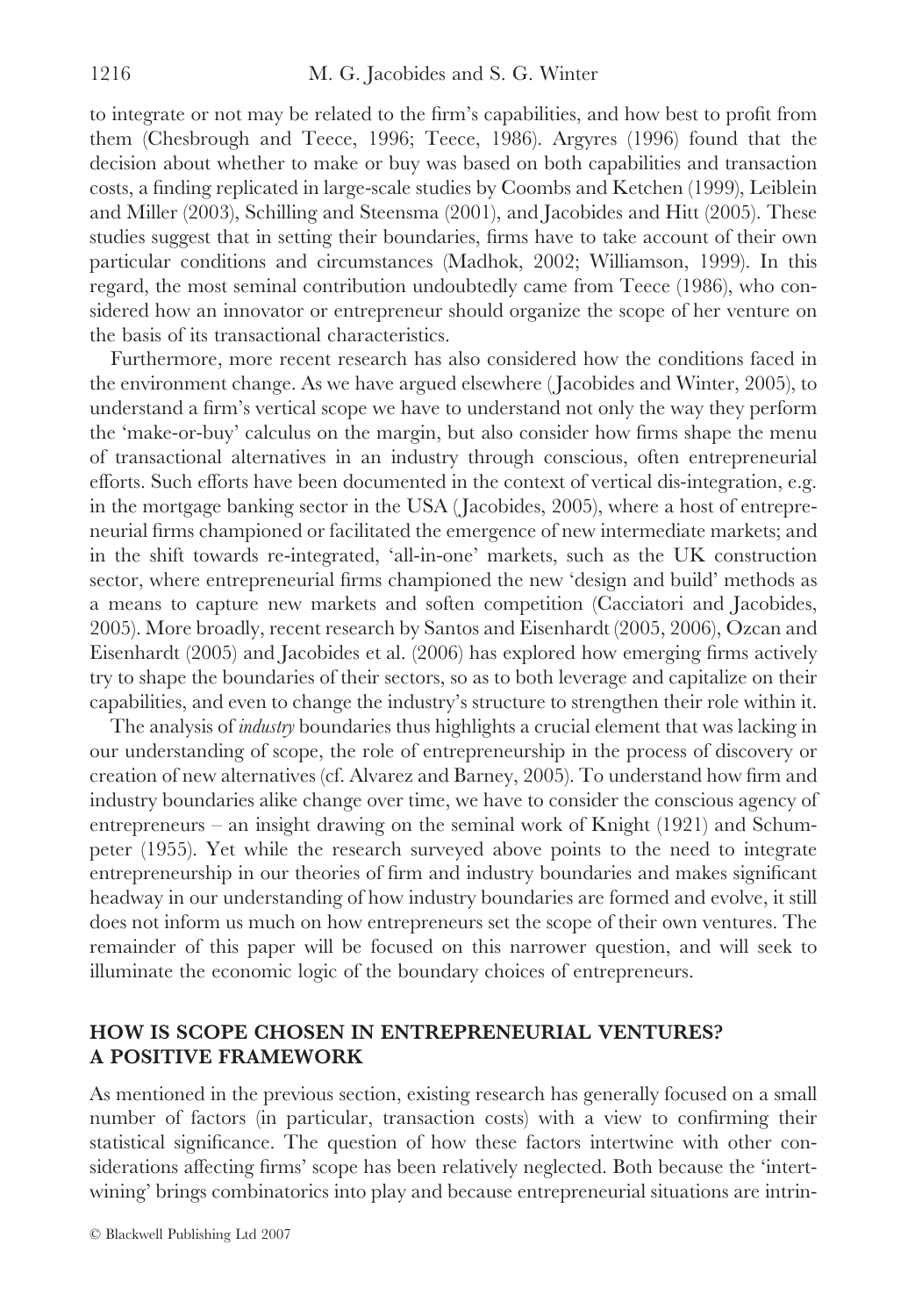sically diverse, such an analysis is inevitably highly contingent – and its purpose is to get the relevant contingencies in view. So rather than starting with a focal line of explanation, we give primacy to the setting – the entrepreneur and her decision, and adopt theoretical tools that seem to suit the problem. So let us move to our identification of the key (common) aspects in the setting.

The entrepreneur is, in general, rich in ideas and poor in cash (see Casson, 1982; Holtz-Eakin et al., 1994; Shane and Venkataraman, 2000).[1] Situations arising from this central premise fall on a continuum between two analytically significant poles. The variation arises from the question of how easily the economic merit of the entrepreneurial idea can be made convincing to others without going far down the road of actual, expensive implementation. At one extreme, the promise of the idea becomes fully apparent once it is fully disclosed. In that case, the key issues the entrepreneur faces involve managing the tradeoffs between the financing advantages that some disclosure could bring versus the expropriation hazards presented by such disclosure (which depend in part on the level of intellectual property protection available (see Arrow, 1962; Dushnitsky, 2007; Dushnitsky and Shaver, 2007; Teece, 1986). In this paper, we set aside the disclosure issue to focus on the part of the continuum where the dominant logic comes from the other extreme. There, the challenge that the entrepreneur faces is that she has some unique insights but, on the other hand, cannot easily make these insights persuasive to others, no matter how freely and vigorously she talks about them. Success in providing such argumentative 'proof' would necessarily rest on a high degree of alignment in the *ex ante* subjective probabilities held by the advocate and her audience – and such alignment would imply that this is not an entrepreneurial setting, by our definition.[2]

So, in addition to the confidence she has in what she believes to be superior ideas, another component of an entrepreneur's outlook is a relative cash shortage, at least as compared to her preferred plans. While potential funding may well exist (e.g. from venture capitalists, other specialized providers, etc), its terms of access and relative costs (in terms of the share of ownership that the entrepreneur might need to give up) qualify the attractiveness of resorting to this option. It is also worth stressing that while we treat cash as the principal constraint on choice of scope, there might be other relevant scarce resources to which a similar logic applies – capabilities, attention of the entrepreneur and other key personnel, etc. The role of these is likely to be quite variable from one case to another, while the cash constraint is a recurrent theme that may be expected to impact scope quite generally.

The entrepreneur's idea, then, may span several parts of an industry's value chain. The idea might be industry-transforming, as in the case of a newly dis-integrated service (e.g. a new outsourcing offering to existing firms, or a new role for a vertical specialist); or in the case of a newly re-integrated market, an idea for an 'all-in-one' service which did not exist before. But, for simplicity's sake, we leave instances of industry transformation outside the current analysis, and consider an entrepreneur contemplating entry to a two-segment industry. She could have a great idea for improving the operations, or creating a new service or product upstream, downstream, or both. The two-segment setting will allow us to examine the basic logic of boundary choice, which can be extended to any number of vertical segments.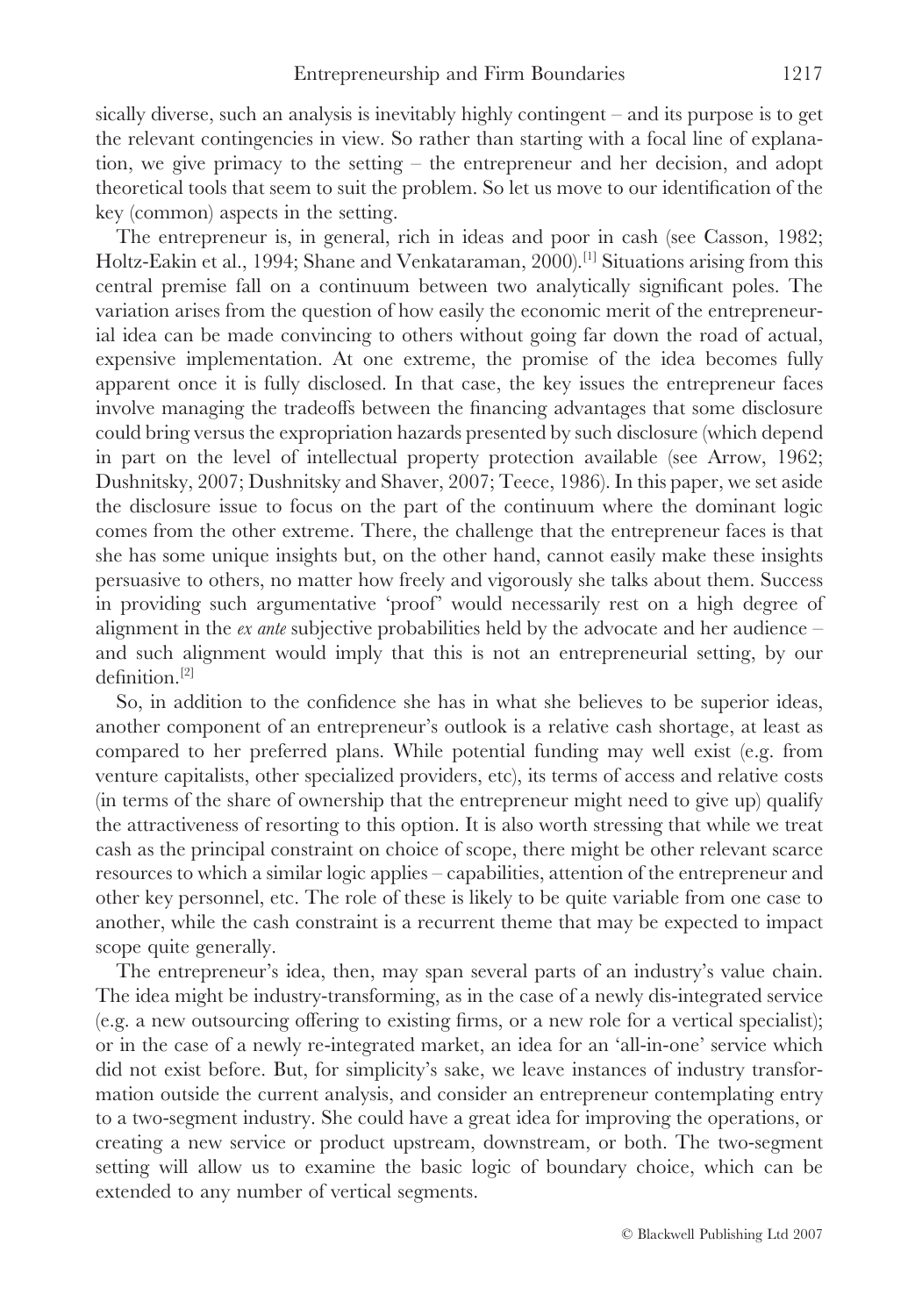To illustrate, consider the restaurant business – suppose the entrepreneur is contemplating entry to the high-end, trendy restaurant segment, in sophisticated urban settings. The entrepreneur could have a great idea with regards to the identification and running of the property – i.e. being able to identify a new trend, a new area and style that might transform, say, a previously run-down building into a swish, trendy locale. The entrepreneur's new insight idea could also apply to the restaurant 'concept', that is, both with the actual cooking, and with the running of the place – the style of the restaurant, the nature of the offering, etc. Obviously, co-specialization between cooking and property yields some additional benefits from integration. Identifying the locale and turning it into exactly what fits the restaurant 'style' and 'concept' would yield better results than just having a 'concept' and looking for a property to house it. Likewise, having the ability to identify and turn around a property might not work out that well if the style of the restaurant and the cooking were not well-aligned to the property and its location. In addition, transactional hazards may emerge should a restaurateur focus on only one of the two parts of a value chain (Williamson, 1985). The property owner at a (newly) swish locale, made prosperous not by its own merits but largely through the skills of the vertically focused restaurateur, would have the incentive to raise the rent of the property. Promises to abstain from this would be subject to opportunistic default, given the highly specific commitments of the restaurateur to the location. Thus, the vertically focused restaurateur would face the risk of a hold-up.

Given this setup, existing theory would largely focus on the nature of interdependencies between the two vertically linked stages. The questions would then become, what are the transaction costs that would emerge should our restaurateur decide to focus on only one of the two parts of the value chain? Will there be a risk of hold-up, especially if she focuses on the area she can improve the best? Can she devise effective arrangements with arm's length spot contracting? Or should she instead consider long-term contracting to try to ensure that her transaction partners are not the principal beneficiaries of her ideas? Is it that transactional conditions are so tough that nothing short of integration will protect her? (See Williamson (1985) and especially Teece (1986) for a thorough analysis of the pros and cons of different actions, and Alvarez and Barney (2004) for an application to entrepreneurship.) The analysis of such transactional conditions has done much to improve our understanding. It is however, more relevant to understanding the broad patterns in well established activities than it is to the specifics of entrepreneurial choice. That is, the question that is answered by the literature is typically: 'Do the transactional conditions and the nature of the entrepreneurial idea, make governance choice A (e.g. vertical specialization with arms-length contracting) superior to choice B (e.g. alliance) or C (e.g. full integration)?'; and 'What determines when A is better than B or C?'. Important as this question is, it is *not* the question that a resource- and financeconstrained entrepreneur asks. Rather, the entrepreneur asks: 'How can I make the most return on my limited resources (cash in particular) given the nature of my idea, as well as the transactional conditions that exist?'. This is a fundamentally different question, where transactional hazards are confronted as one part of the broader challenge of making money. We need an approach that considers the full gamut of considerations that influence scope – not one that aspires to prove or disprove the significance of a particular partial determinant of scope (see Jacobides and Hitt, 2005).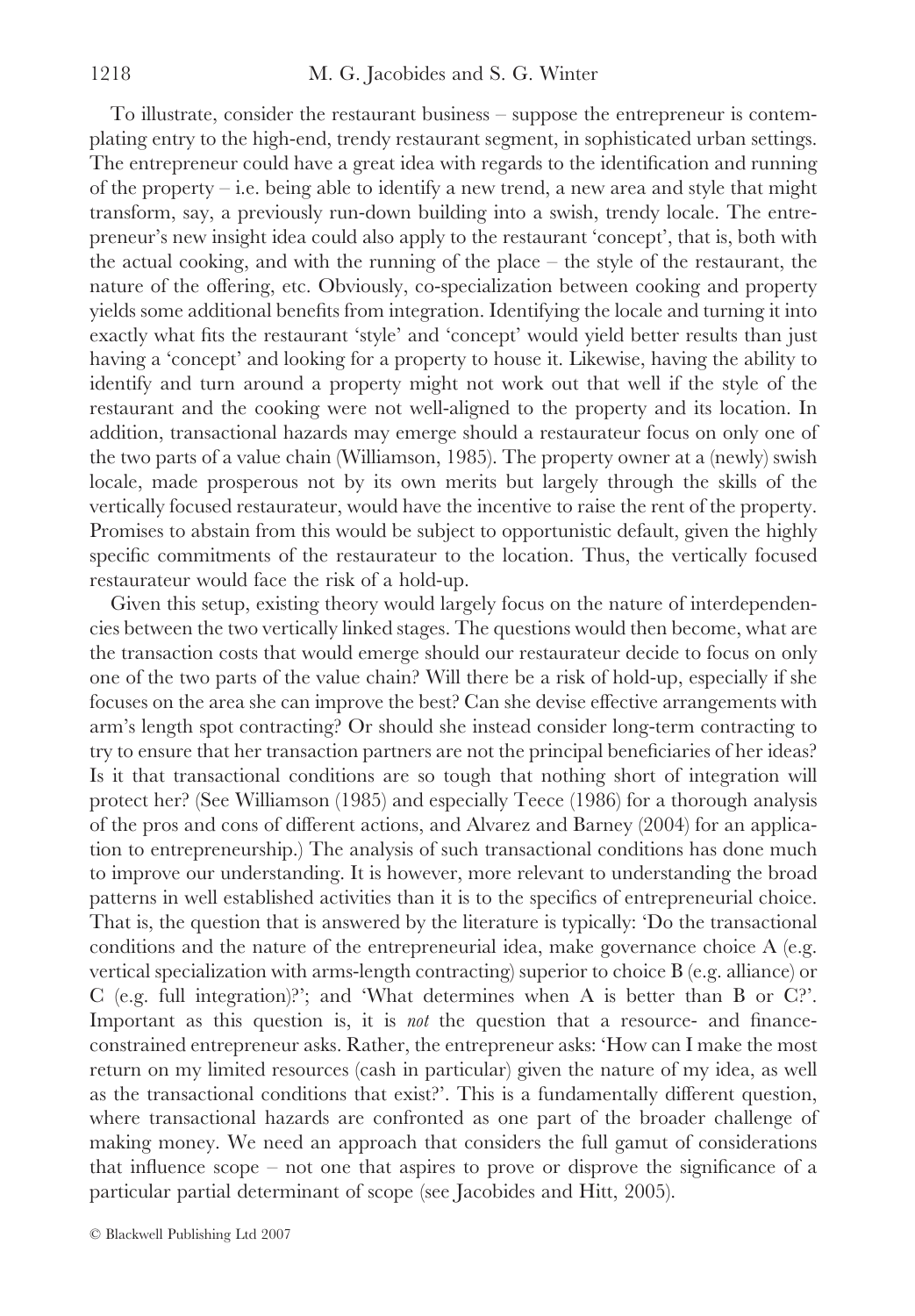## **ENTREPRENEURS AND THEIR OBJECTIVES: FROM PROFIT TO WEALTH**

Before describing our specific model of the scope choice, we present our view of the conceptual foundations of the broader subject. We propose that the most promising starting point for an analysis of entrepreneurial behaviour is to make a particular assumption about the entrepreneur's objectives and motivations – namely, to posit a desire to increase personal wealth. This proposal is hardly original or controversial at this point, since this same basic assumption has been adopted by countless scholars and commentators, both famous and obscure, over a period of centuries. Neither could one advance the discussion much by offering a critique of this familiar assumption on the ground that it is not 'the whole truth'. Of course it is not the whole truth, but that point too has been well made. We understand that the unyielding constraint at 24 hours per day necessarily imposes other motivations, that 'personal' should oftentimes be replaced by 'family', that the thrill of the chase may matter a lot, that a quest for fame or vindication of judgment, or solidarity with the venture team, may also play a role in the psychology of entrepreneurship. Regarding our example case, we acknowledge that many restaurateurs choose their ventures partly as a means of personal gratification or hobby. Yet we cannot build an effective positive theory of entrepreneurship if we do not consider something that is common to most, even if not all, ventures. If logic is to be an effective tool for clarifying matters, there has to be a clear and unequivocal starting point. From this instrumental viewpoint, there clearly is no sensible alternative to the idea that 'this is about getting rich'.

Yet the problem of 'getting rich', simple as it seems as a principle, is not examined as carefully as it might be in most (economic) analyses (see Lippman and Rumelt, 2003). In particular, a failing of 'textbook orthodoxy' in economics (Winter, 1988) has been the absence of any discussion of the role of *asset price changes* as a driver or consequence of economic and strategic activities – itself an unintended side-effect of the consistently forward-looking perspective of price theory (Arrow and Hahn, 1971).[3] And, despite the attention that resources and capabilities have attracted in the field of strategic management over the last decade or two, the important distinction between *having* strategically significant resources and *acquiring such resources on advantageous terms* has tended to resist full clarification (but see Barney, 1986, 1989, 1991; Denrell et al., 2003; Dierickx and Cool, 1989; Winter, 1995). Also, in the field of entrepreneurship, while 'profiting' from an innovative idea is clearly a central premise (Alvarez and Barney, 2004; Shane and Venkataraman, 2000), whether this happens from the accumulation of profits (and the inability of competitors to emulate, even if for a short time) or if it happens through asset appreciation has not been much considered.

There are some additional factors that tend to obfuscate the relative role of asset appreciation, systematically under-playing its potentially important role. Financial accounting principles in particular, make their own distinctive contribution to the potential for confusion, because asset values on balance sheets are typically reflective of historical acquisition costs (not current market prices or unreliable assessments of an unknown future). Changes in market prices of assets do not impact accounting versions of cost and income in any direct way – the rules of depreciation accounting, as well as the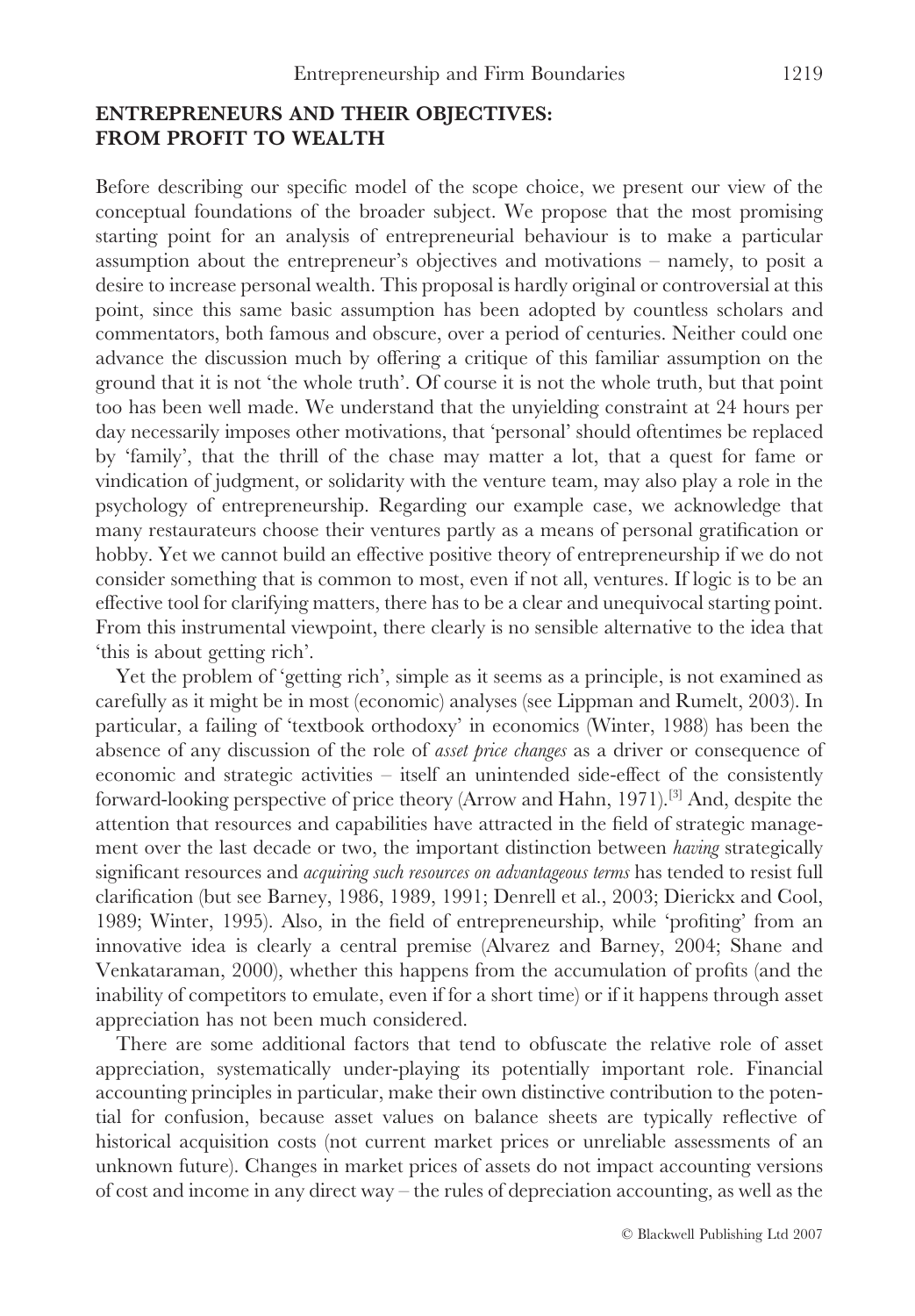specific temporal patterns of production and asset acquisition, intervene. This generally means that today's success in 'buying low' in the asset market will be transformed by accounting procedures into apparent operating cost savings in the future, as underpriced assets on the books are notionally allowed to flow through into productive use. Such savings become virtually indistinguishable, in accounting representation, from technical operating efficiencies; and as a result we tend to impute more success than we should on to operations, as opposed to asset appreciation.

This point has substantial implications, which go far beyond the need for terminological consistency or analytical clarity (cf. Lippman and Rumelt, 2003). As Hirshleifer (1971) noted in his seminal paper, the asset appreciation path to entrepreneurial wealth can remain open even when the direct financial success of the venture itself is compromised by imitation. Indeed, the bigger the swarm of imitators, the more likely that any underlying scarcity of the relevant specialized assets will be reflected in value appreciation. In terms of our example, even if an entrepreneur who has found a successful new formula for attracting high-end diners in newly trendy locales gets emulated, and if competition intensifies, her wealth may increase, as the intensification of competition will increase the price of the assets that the restaurateur has – such as prime location in the newly appreciated locales. If she has the cash available at an early stage, she might sensibly take an equity interest in a few nearby properties. Thus the same idiosyncratic information that drives the productive venture also has implications for the asset portfolio; the two paths compete for attention in the entrepreneur's single budget constraint, and also interact. Perhaps paradoxically, the entrepreneur may find herself *wishing* that her idea becomes more widely recognized, inasmuch as potential wealth from asset appreciation may more than compensate lost profit from intensified competition.<sup>[4]</sup>

In the analysis that follows, we first consider the scope choice under the condition where the entrepreneur anticipates no asset value changes, and then introduce that consideration into the picture, showing that the inclusion of asset appreciation can be a potent predictor of the direction of entrepreneurial scope.

Summing up, our approach suggests: (a) that the transactional elements, which have been studied extensively to date, are a part of the entrepreneur's calculus; (b) that other factors in addition to transactional considerations, go into that calculus; (c) that cash constraints are expected to affect the scope of the enterprise; (d) that the objective the entrepreneur has is to maximize returns; (e) that returns may not be limited to 'profits' as that term is understood in economics, hence understanding what different types of returns enter the equation is important; and (f) that some factors that have not been thoroughly explored to date, such as the nature of the benefits and capital intensity of the new idea or the extent of latent demand will also need to be included in the entrepreneur's calculation. With this background, we can provide a simple stylized model that brings these ideas to life and puts them in understandable order, while remaining tractable.

## **A STYLIZED MODEL OF SCOPE DETERMINATION FOR THE ENTREPRENEUR**

Here we describe a simple model of the entrepreneur's choice of scope for her venture. It is framed as a linear programming (LP) problem – drawing on a body of technique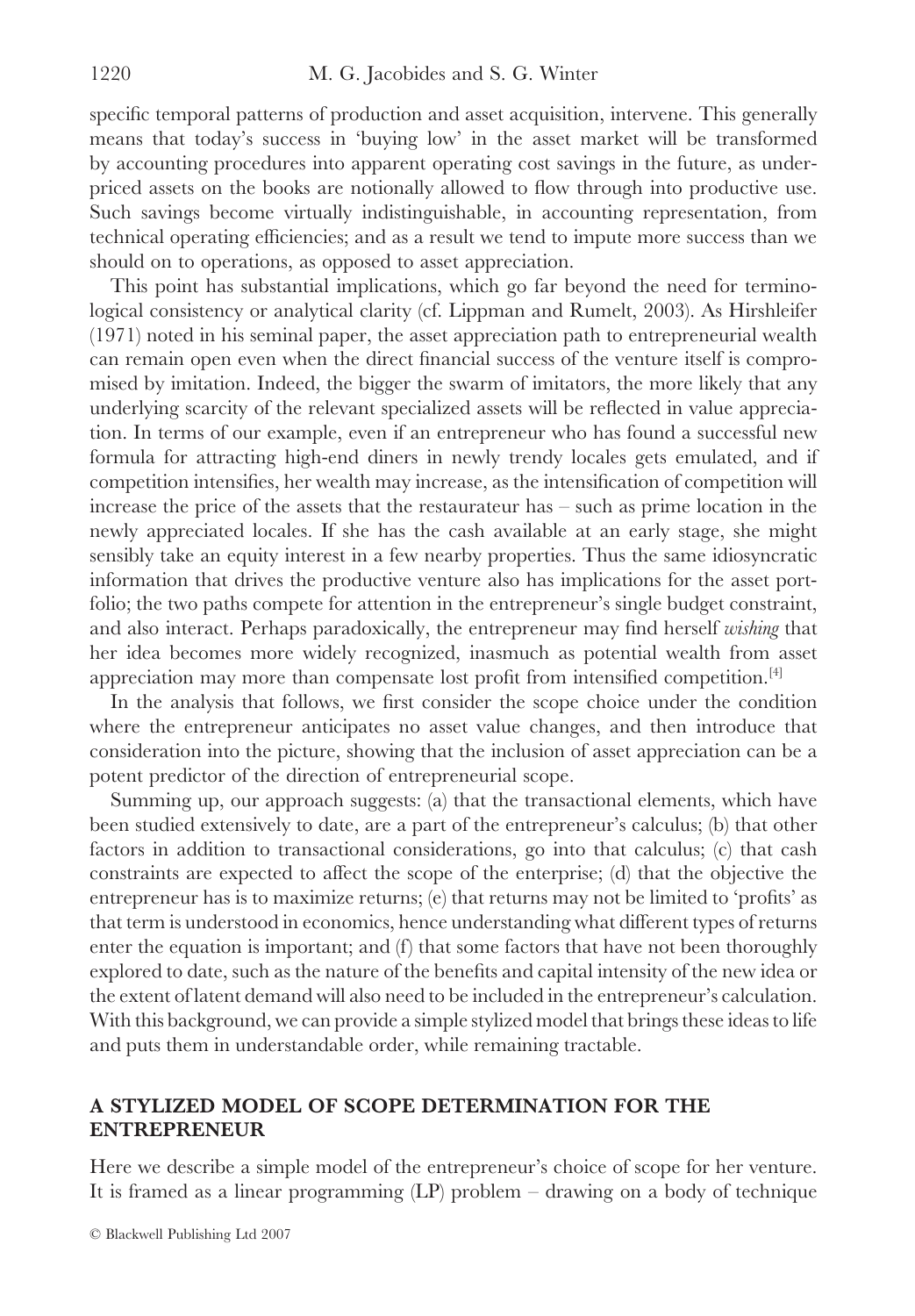once in vogue but more recently neglected in economic theorizing (see the Appendix and references cited there for a review). The particular virtue of the LP framework in the present context is that it provides a way to organize a large number of quantitative considerations that all bear on a single decision, far more considerations than can feasibly be handled in a tractable analytical model of the more familiar kind. The drawback is that, beyond its organizing and logic-clarifying aspects, the model is essentially an engine for exploring numerical examples. It can therefore address the question of what *could* happen, but is not at all forthcoming with conclusions about what *must* happen. We argue that this open-endedness is actually a virtue in the context of entrepreneurship studies since, as we have emphasized, the individual cases are necessarily idiosyncratic and collectively form a highly diverse population. Valid propositions are therefore highly contingent, with a lot of specific 'ifs' preceding the 'then'.

The basic form of the calculation is this: the calculation covers a single period, which is assumed to be a year. The entrepreneur has various alternatives available to implement her idea, which differ in vertical scope. She has limited initial cash available to spend on the necessary capital equipment, which we simply call 'capacity'. We assume that it is only capacity that imposes a financing requirement, i.e. no financing is needed for working capital (as, for example, in the case that accounts receivable and accounts payable work on a similar cycle). Furthermore, we allow for the entrepreneur to invest any cash she does not use for her venture and earn a return from such a portfolio investment, so that cash allocation will need to take into account outside opportunities. Then, at the end of the period, the firm recovers the value of depreciated capacity, plus the net proceeds from its transactions in inputs and outputs, plus any potential interest earnings from lending (portfolio investment). Thus, if the rate obtainable from lending (investing) exceeded the rate of return on the entrepreneurial venture, the venture would not be undertaken. The formula for the value of depreciated capacity reflects the possibility of price appreciation. It is this last feature of the model that represents our point that (operating) profit is not the only path to the creation of new private wealth.

For simplicity, we assume that the entrepreneur assesses the future options with *subjective* certainty. This is by no means a denial of the role of uncertainty in the situation; it is on the contrary a resounding affirmation of it. We emphasize that we are modelling *ex ante* calculation, not the learning processes by which reality forces revision of expectations. Further, the point that the entrepreneur's views do not have the socially constructed 'objectivity' of widely shared opinion is at the heart of our story. Thus, our simplifying assumption is not only consistent with the presence of uncertainty, in the key operational sense of that term, but also with the literature that emphasizes the role in entrepreneurial behaviour of optimism, over-confidence and related decision biases (Camerer and Lovallo, 1999; Dosi and Lovallo, 1997; Meza and Southey, 1996).

Summing up, the criterion for the optimization is the entrepreneur's final cash – which corresponds one-to-one with net present value to the entrepreneur at the start of the period, since initial cash and the interest rate are fixed. This differs from the economic profit from operations in that it includes price appreciation or depreciation on the assets held during the period.

As noted above, the entrepreneur can choose alternative modes of implementation of her ideas and it is that choice we focus on. In modelling this, we assume first that there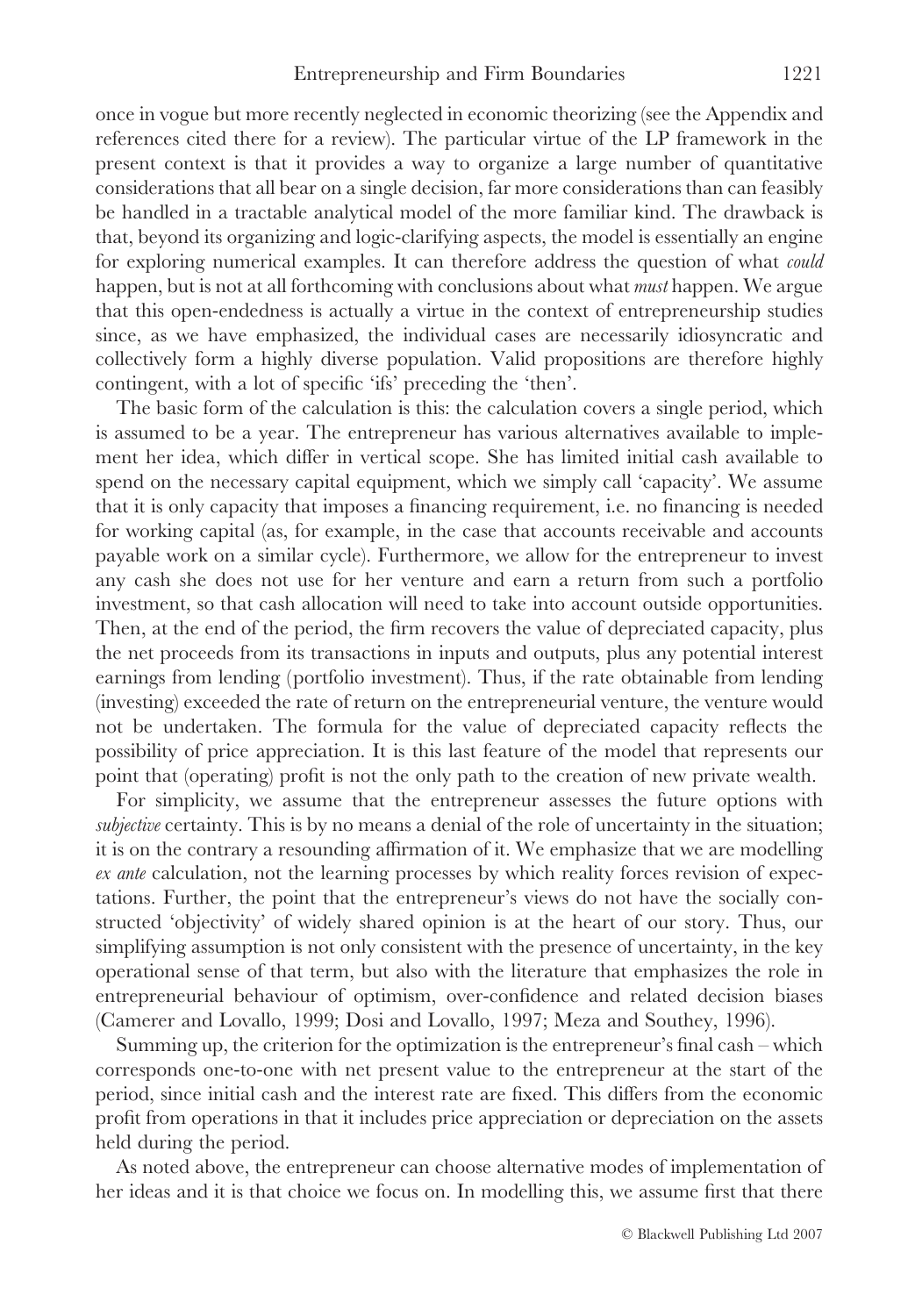are two vertical stages. The entrepreneur can choose from a range of participation modes spanned by four basic approaches, called *Hollow*, *New Int*, *New Fin* and *Full*. In the LP formulation, these are the activities, and linear combinations of them (with positive coefficients) are also available, subject to the limitations imposed by the constraint system; in other words, the entrepreneur can opt for 'tapered' or 'mixed form' solutions spreading her capacity between different choices (see Harrigan, 1985).

Specifically, '*Hollow*' (for Hollow corporation) involves no fixed capacities or assets on either part of the value chain, and hence no cash outlay; it involves buying the intermediate product and outsourcing the final stage, which we call 'assembly'. Thus *Hollow* represents the potential value added that obtains from the idea alone, without the added benefit of implementing each of them 'correctly' in each stage of the value chain, and with the added challenge of the potential transaction cost (TC) from a market transaction for both segments. '*New Int*' (for New Intermediate product method) involves manufacturing capacity and capabilities at the upstream stage only. It yields a unit of the intermediate product, and does not involve participation in the final product market at all. '*New Fin*' (New Final product method) is symmetric with *New Int*; it involves new manufacturing capacity at the downstream stage and requires a unit of intermediate product as input, which may come from either external or internal sources. In the latter case, there are no transaction costs. '*Full*' (Full integration) is the entrepreneur's new, fully integrated method. It does not involve participation in the intermediate product market or even separately identifiable intermediate product, but does incur additional variable costs of production corresponding to the need to produce the intermediate product. It also requires the combined capacity investments of *New Int* and *New Fin*. Figure 1 illustrates the different options.

For comparison purposes, in our tables we also show the numbers for an activity that is the sum of *New Int* and *New Fin*. This combination is, of course, available to the entrepreneur if its two constituent activities are available, and in that sense need not be introduced explicitly. We call it '*Pseudo*' (integration) because it involves balanced participation upstream and down – without, however, taking advantage of the systemic reorganizations possible to the entrepreneur, themselves represented by *Full*. Also included in the model for comparison purposes is the activity '*Old Base*'. This is the integrated production technique for the final product that is assumed to define the market standard that the entrepreneur aspires to beat.<sup>[5]</sup>

Table I displays the coefficients describing the four entrepreneurial and two comparison activities, with the sign convention that output carries the negative sign (like an easing of the constraints limiting input). It also shows the unit costs discussed above, and the capacity cost component of those costs.

The general idea of 'cash leverage' is intuitively understandable and apparently familiar in discussions of entrepreneurship; we here give it a (narrow) technical meaning. We define the 'cash leverage' of an activity as the ratio of its unit profitability to the capacity costs per unit that it entails. First the numerator: the unit profitability is the price of the activity's output minus the unit cost of production implied by that activity. While the unit cost calculation is mostly of the obvious kind (e.g. price of ground beef times 0.25 lb ground beef per hamburger), there is one subtlety. These are *economic* costs, and that means that the services of durable equipment include an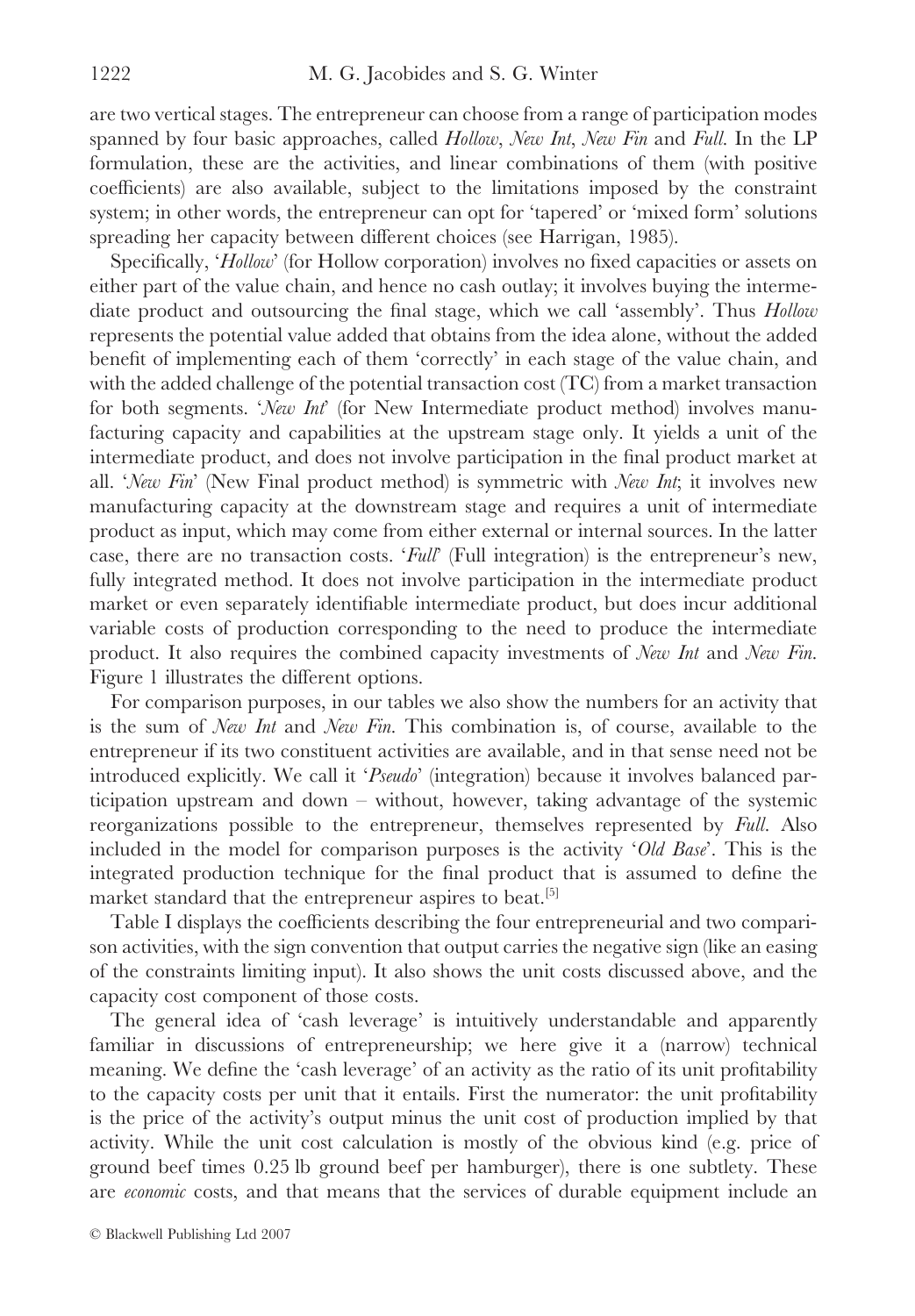## Entrepreneurship and Firm Boundaries 1223

The entrepreneur has an idea, which she can implement by outsourcing the rest:

Hollow

*(idea on the product or service, regardless of production)* 

But she also has some new ideas for producing both the intermediate and the final product:

New Int *(production of Intermediate good)* 

New Fin *(production of Final good)* 

And in addition, the entrepreneur also could reorganize production and do it all in a new way:

Full *(new, integrated package, including reorganization of Intermediate & Final)* 

So the entrepreneur could choose 'full' (doing it all, fully reorganizing production), 'hollow' (outsourcing production in both up- and down-stream), or partly integrating, e.g. producing only the intermediate product (as shown below), or only the final product (alongside the idea):



Or she could be 'pseudo-integrated', by being in both stages of the value chain, but not opting for the fully integrated new technique; she would simply implement a piecemeal approach:

| Pseudo<br>balanced but without reorganization at the interface |                                   |  |  |  |
|----------------------------------------------------------------|-----------------------------------|--|--|--|
| New Int                                                        | New Fin                           |  |  |  |
| (production of Intermediate good)                              | <i>(production of Final good)</i> |  |  |  |

Figure 1. A stylized version of an entrepreneurial opportunity set

interest component, the legendary 'normal return' on capital. Now the denominator: by 'capacity costs per unit' we mean the initial cash outlays for a unit of capacity (in its natural physical units), divided by the number of annual capacity service units provided by a unit of capacity. So for example, the durable equipment used for *New Fin* costs \$20,000 and is good for 1000 units of capacity service per year, giving \$20 per service unit as the denominator.[6] Continuing with the example of *New Fin*, the unit profitability of *New Fin* is  $$25.00 - $18.40 = $6.60$  (Table I). So the cash leverage is  $6.60/20 = 0.330$ , and its dimensions are 'per year'. The unit costs and cash leverage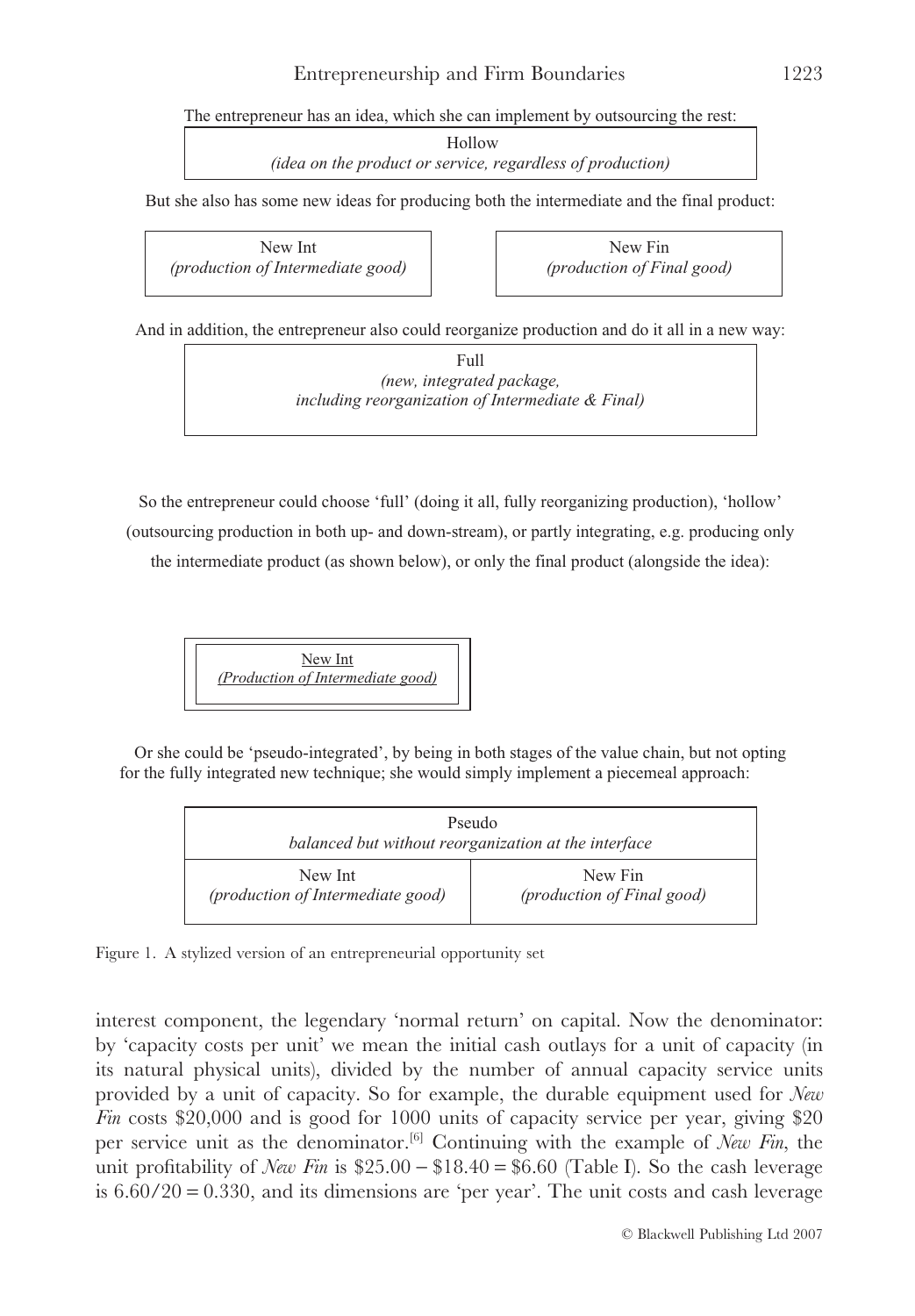|                         | Old Base | New Int  | Hollow        | New Fin | Full    | Pseudo  |
|-------------------------|----------|----------|---------------|---------|---------|---------|
| Final product           | $-1$     | $\Omega$ | $-\mathsf{I}$ | $-1$    | $-1$    | - 1     |
| Variable input          | 1.5      | 0.6      | 0.4           | 0.15    | 0.7     | 0.75    |
| Intermediate prod       |          | $-1$     |               |         |         |         |
| Final assembly svc*     |          |          |               |         |         |         |
| Old capacity svc        |          |          |               |         |         |         |
| New assembly cap svc    |          |          |               |         |         |         |
| New interm cap svc      |          |          |               |         |         |         |
| Memo: cost and profit   |          |          |               |         |         |         |
| Unit cost               | \$25.00  | \$10.20  | \$24.00       | \$18.40 | \$15.60 | \$16.10 |
| Capacity svc cost/ unit | \$10.00  | \$4.20   | \$0.00        | \$4.40  | \$8.60  | \$8.60  |
| Cash leverage           | 0.00     | 0.077    | Infinite      | 0.330   | 0.188   | 0.178   |

Table I. Production activities of the scope LP model

\* Outsourced.

Table II. Scope LP: prices and related parameters

|                         | Price    |              | Price    | dep/yr | svc units/yr |
|-------------------------|----------|--------------|----------|--------|--------------|
| Final product           | \$25.00  | Capacity:    |          |        |              |
| Variable input          | \$10.00  | Old          | \$43,480 | 0.15   | 1000         |
| Intermediate prod       | \$12.50  | Final        | \$20,000 | 0.14   | 1000         |
| Final assembly svc (os) | \$7.50   | Intermediate | \$30,000 | 0.06   | 1000         |
| Transaction cost/unit   | \$1.00   |              |          |        |              |
| Interest rate (lend)    | $8.00\%$ |              |          |        |              |

values for the activities are at the foot of Table I. In Table II we show the various price parameters of the model, and the characterization of the three types of capacity. The transaction cost shown there relates to market transactions in the intermediate product, and the calculation assumes that the burden of this TC falls in equal proportion on the buying and selling sides.

In the LP array describing the model, the four entrepreneurial activities and two reference activities (*Old Base* and *Pseudo*) are accompanied by: (1) sale activities for both final and intermediate product, with the latter potentially affected by transaction costs; (2) purchase activities for the variable input (labour, etc), intermediate product, and the 'assembly' services required to transform intermediate product to final; (3) a purchase activity for each of the types of capacity (the old integrated type and the new upstream and downstream types), which create the availability of the corresponding capacity services and also 'produce' used capacity of the same type; (4) sale activities for each of the three (used) capacity types, which convert the physically depreciated capacity into cash; and (5) activities for lending cash and borrowing it (at a higher rate). This amounts to 19 activities in all.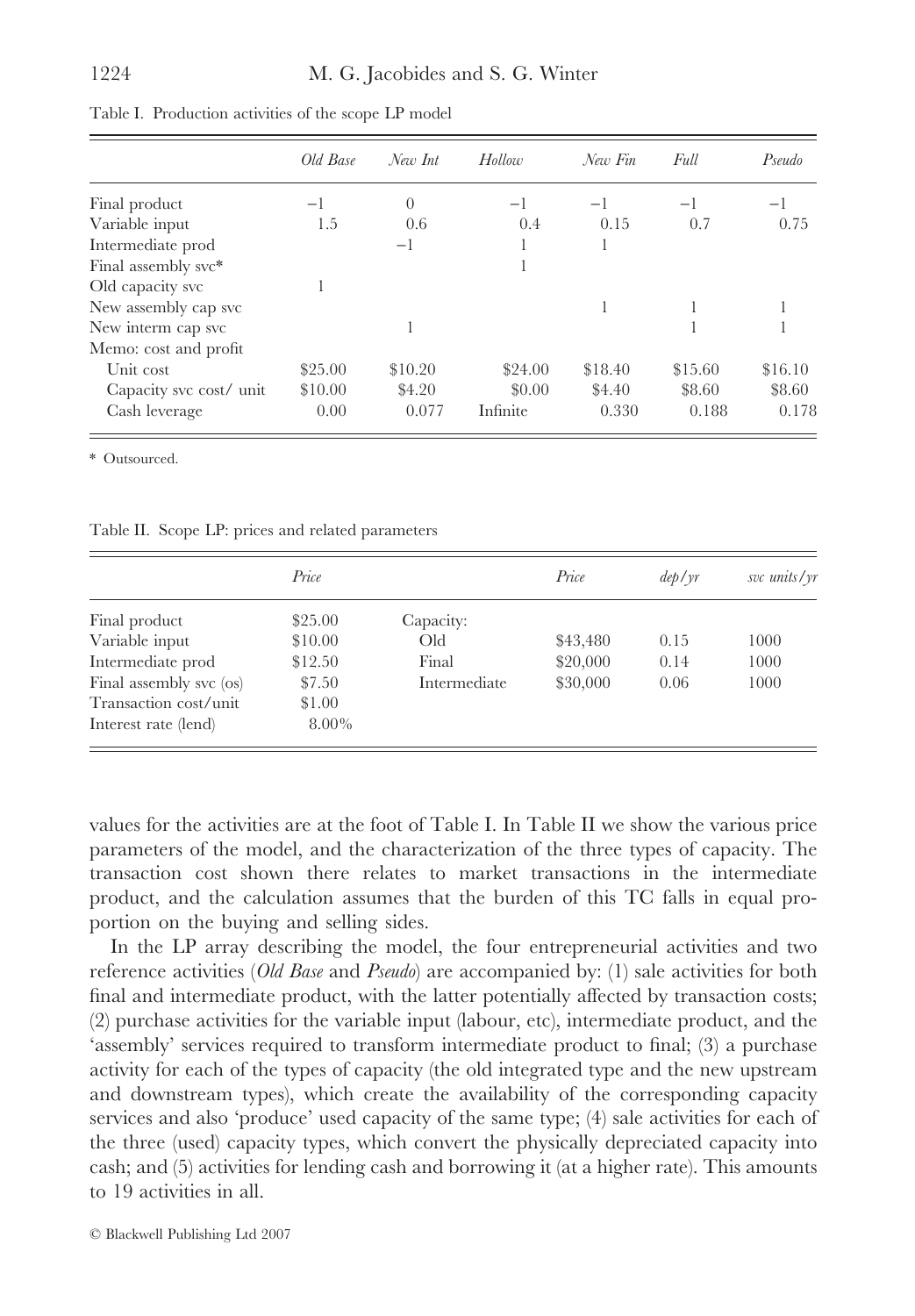There are 13 constraint equations, corresponding to final product, variable input, intermediate product, assembly services, services of the three types of capacity, the used versions of the three capacity types, plus the three important scale-determining constraints for initial cash, final product quantity demanded at the final product price, and intermediate quantity demanded at the intermediate product price.

What we will examine with the aid of the model is whether the entrepreneur will choose to go into the upstream segment, the downstream segment, or both – the latter being possible both on the zero cash basis of *Hollow* and the heavy cash basis of *Full*. In our example, the question is whether the entrepreneur will go into (1) restaurant location management, upkeep and decoration, or (2) concept design, food preparation and kitchen management; or both.

The first issue that matters is *the relative magnitude of the opportunity in the upstream, the downstream, and the integrated segment* – that is, what is the relative cost advantage (when compared to other established players) that the entrepreneur's unique ideas could have if implemented, at least according to the entrepreneur's expectations.[7] This can be decomposed into two components: first, the advantages created (a) upstream (only) and (b) downstream (only); and second, the extent to which there the advantages upstream and downstream are super-additive – that is, the extent of productive advantages conferred by systemic integration.

In our model, we distinguish between 'productive super-additivity' – that is, the extent to which an idea, once implemented in both segments jointly, can yield more benefits than if implemented in each segment separately – and transaction costs which result from the potential frictions and hold-up opportunities if an entrepreneur is in only one segment. While the 'productive advantages from integration' are characterized by the net improvement over the potential of new ideas upstream and downstream, when implemented separately, transaction costs act as a welfare loss, a friction that taxes the productive system. Both the benefits of super-additivity and the transaction costs in the intermediate product market point to the advantages of integration.

To clarify this distinction, consider the entrepreneur's options. The entrepreneur can participate in both segments as an integrated entity, expending whatever cash is needed to do so and fully implementing her new concept. Alternatively, she can invest only upstream (or only downstream), thus bearing the TC of the intermediate market as well as foregoing the benefits of productive co-specialization. She can also, however, choose to be 'pseudo-integrated', by investing in both the upstream and the downstream segments separately (say, because the 'real integration' could be more scale intensive or require greater learning investments). This would allow her to avoid the TC to the extent that upstream and downstream participations are balanced; yet she would forego the potential real synergies of productive integration, such as those driven by the need to have capabilities that span through a value chain and are not modular (Jacobides and Winter, 2005). With full integration (as opposed to pseudo-integration, which is advantageous only because it economizes TC), the exploitation of the potential synergy/super-additivity between the stage investments may mean that a discrete intermediate product stage does not even exist, i.e. there may be no punctuation of the novel internal value chain that corresponds to the market interface.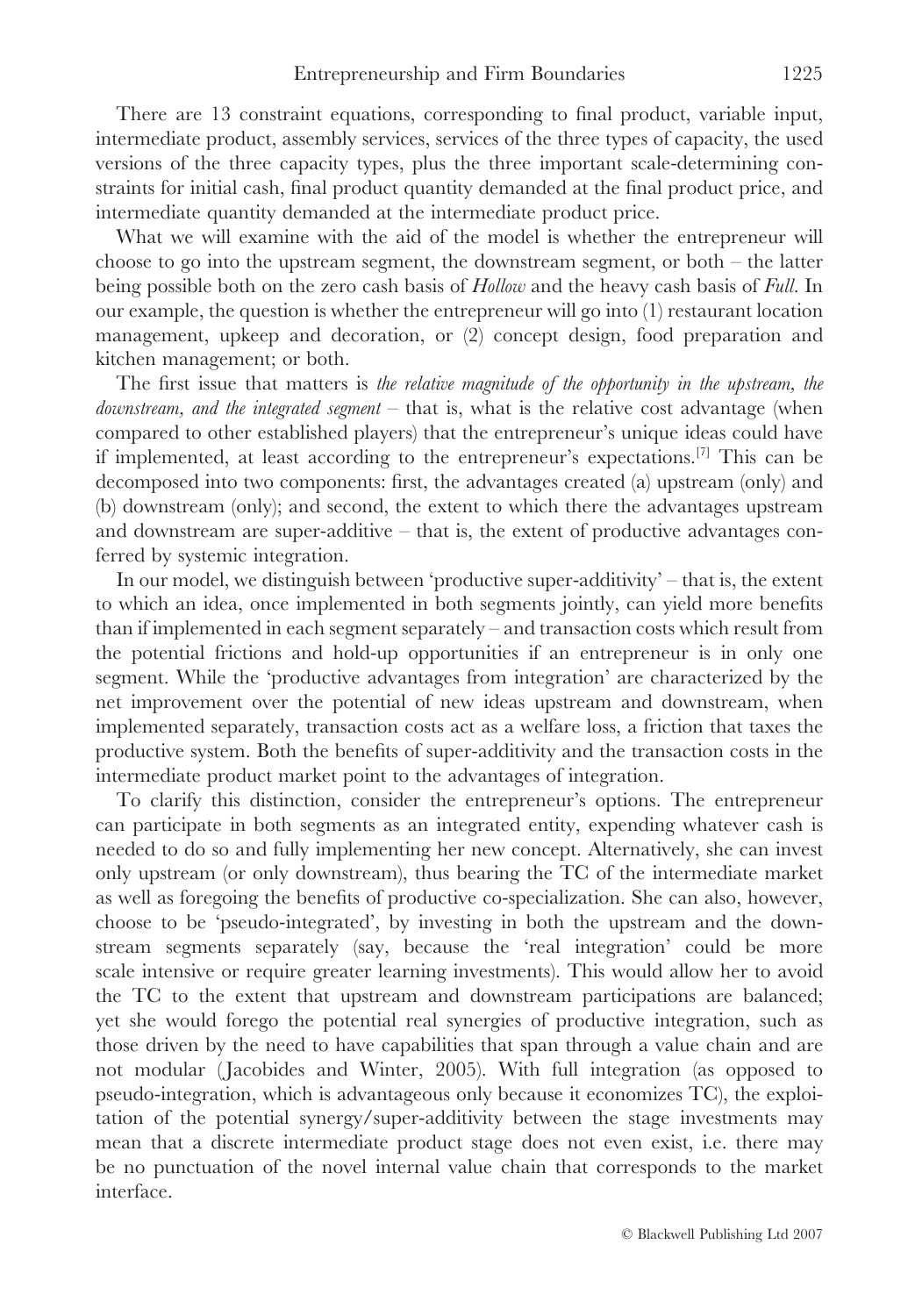Per our example, the entrepreneur could have a set of new ideas with regard to the 'restaurant concept' (the nature of the offering, the organization of the kitchen, etc); the nature of the property (choice, style, design, location, configuration); or the way in which restaurant and location form an integral part. She can focus on either of the two alone, in the one case by renting the property and implementing her restaurant plan, and in the other by owning the property and leasing it, perhaps to another restaurateur. But doing so would lead her to forego the potential productive synergies; and, if she does not opt for 'pseudo-integration' she will also have to bear the TC, which is a cost to be added to production.[8]

In our illustrative calculations we posit that there are *both* productive synergies, i.e. benefits from full integration relative to pseudo integration; and that there are TC, so that specializing also entails additional costs from all the problems associated with market interface. Yet, the fact that there might exist reasons to integrate will not inescapably lead to interception, and nor should it. There are other considerations that might point the other way, and the trade-offs are a quantitative matter. So what are these other factors?

First, a key consideration is the *size of the market opportunity* in each segment (that is, how much more can the entrepreneur produce before the market becomes saturated and the potential returns decline). We might call this the 'effective niche size', and a number of considerations can affect it. In our example, the entrepreneur is contemplating activity in a specific geographical market with a maximum potential that is relatively determinate. If she is successful, she might ultimately be attracting customers from the remote suburbs, or even remote cities. But in the near term, she is in a neighbourhood with ascertainable demand characteristics, and these set some limits to plausible initial ambitions. We posit that there may be different niche sizes in the upstream and downstream segments, and we consider what happens to scope as we vary these niche sizes.

There is, of course, one other element that we will feature in our model calculations – the availability of cash to support the new venture. For simplicity's sake, we can consider this cash as being the entrepreneur's, although in practice it is more likely than not to also include investment by Friends, Family and Fools (FF&F) (or those whom the outside world considers fools). The discussion of how that initial pile of equity is formed, and in this pile, the relative contributions of the entrepreneur and her entourage or the terms of return that the entrepreneur has promised to FF&F, is left outside the scope of this analysis – save for the proviso that the terms given these other participants are not such as to qualify the entrepreneur's determination to maximize the overall return to the total of initial cash. In any case, as we note in the discussion, we consider it misleading to try to isolate separate roles for the ideas of the entrepreneur and her finances in the situation in hand. All that matters is that we have an entrepreneur, who (even after her deals with FF&F) has more ideas than cash, and cannot readily convince the outside world of the value of her idea. What we will do is vary the level of the initial cash, and see how changing the level of available cash affects the venture's scope. The general answer is easily summarized: at low levels of cash, alternatives with high cash leverage are preferred. At higher levels of cash, the entrepreneur accepts lower cash leverage in the interest of higher total profitability. We will subsequently postulate a more flexible structure, allowing the entrepreneur to dilute the ownership of her venture so as to obtain additional cash – for instance, from venture capitalists or other equity financiers. We will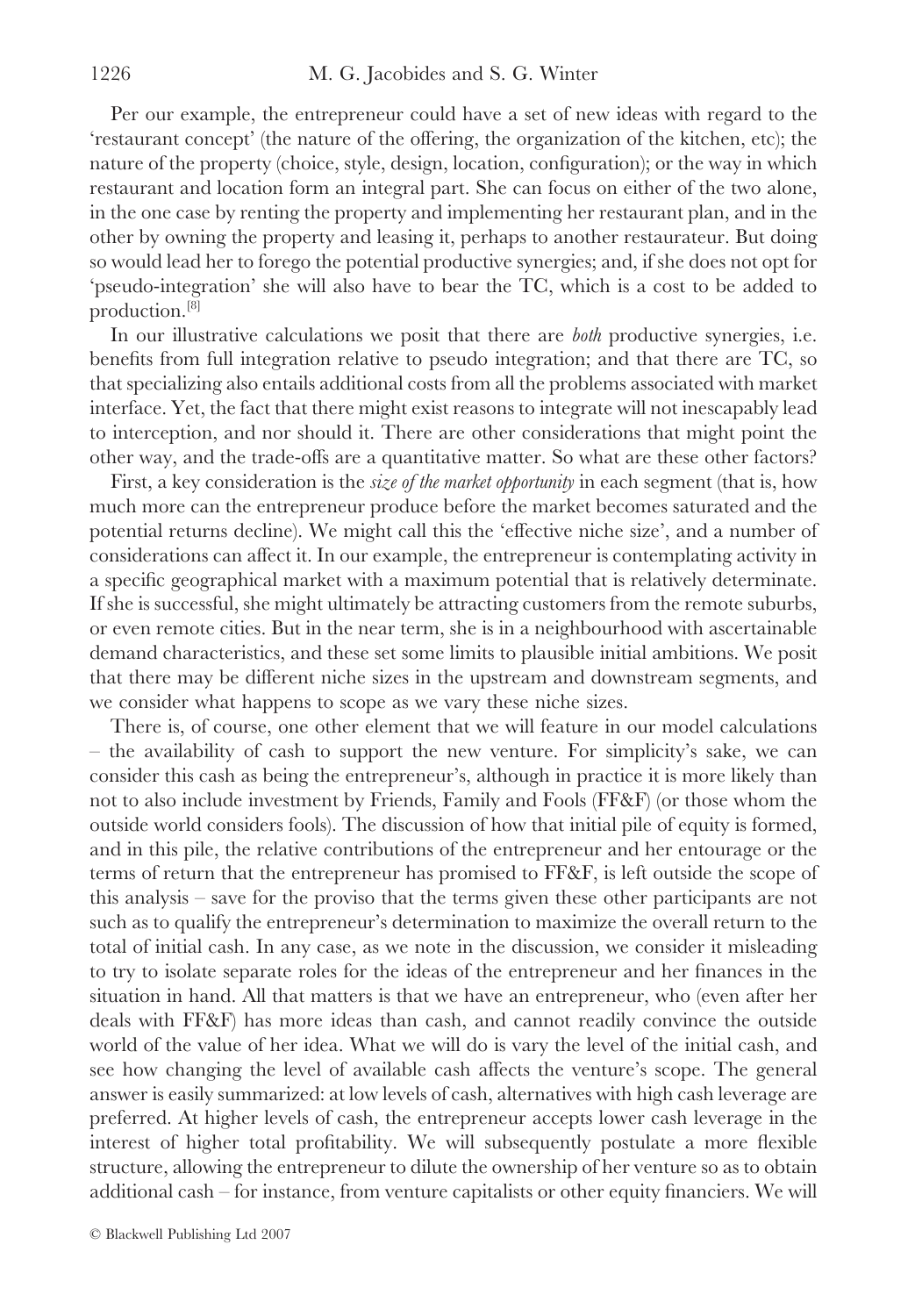consider whether this even makes sense for the entrepreneur, and how this might affect the results with regard to the boundaries of the entrepreneurial firm.

#### **PARAMETRIZATION OF THE MODEL**

Before presenting our illustrative calculations, it is important to qualify our remark above that the model is an 'engine for generating numerical examples'. It *is* that, but its logic-clarifying aspects are also significant. In particular, we note that the model does produce a number of propositions of the 'other things equal' type that are independent (or largely so) of the particular values of parameters. For example, it is unambiguous that a sufficiently high opportunity cost of capital (the lending rate) will make it optimal to forego the new opportunity. Given the characteristics of the productive opportunity, a sufficiently low prevailing price of the final product has the same effect. Perhaps more interestingly, sufficiently high transaction costs in the intermediate product market will rule out every participation mode except full integration or a balanced combination of *New Int* and *New Fin* (i.e. *Pseudo*).[9] We view such propositions as valuable mainly because they offer reassuring testimony that the model formulation gets simple things right. What is more interesting, and less simple, is the exploration of the trade-offs when a number of considerations bearing on the scope decision are relatively closely balanced, as we now discuss.

The parameter values underlying the calculations reported here were chosen with a number of qualitative considerations in view. First, obviously, we characterize the entrepreneurial venture as profitable. Further, in a special 'equilibrium' sense (unlimited finance available at the lending rate, and 0 TC as well as 0 asset appreciation), each of the four basic participation modes is independently profitable  $-$  in the sense that, in the absence of the others, it could generate an above-normal return on the entrepreneur's investment. Thus, if a particular mode does not appear in an optimal solution, it is because one or more of the others are more advantageous in the disequilibrium context, which is what we are interested in.

We choose the profitability values of each type of scope to be different when measured by profit per unit output (final or intermediate), with *Full* the highest, *New Fin* next, followed by *New Int* and *Hollow*. The cash leverage values are also different, with *Hollow* ranked first (with an infinite value), followed by *New Fin, Full*, and *New Int*. The transaction cost in the intermediate product market is not trivial – about 10 per cent of product value – but is not overwhelming. (We seek to illustrate the theoretical point that other things could outweigh the TC considerations, even if the force of TC is in the presumed direction.) Finally, the super-additivity advantages of *Full* are also not overwhelming, representing only about a 7 per cent saving in variable cost alone, relative to *Pseudo*. Such differentials are certainly big enough to be controlling in an equilibrium context; we show that in a disequilibrium context they are readily overbalanced.

The foregoing says implicitly that the entrepreneur has a number of different things to offer the world, but they are not all equally important. In particular, we assume it is in the downstream stage that the most distinctive contribution lies – our restaurateur has more special talent for cuisine than for property management. Although we cannot present quantitative bounds of validity for the lessons of our numerical examples, we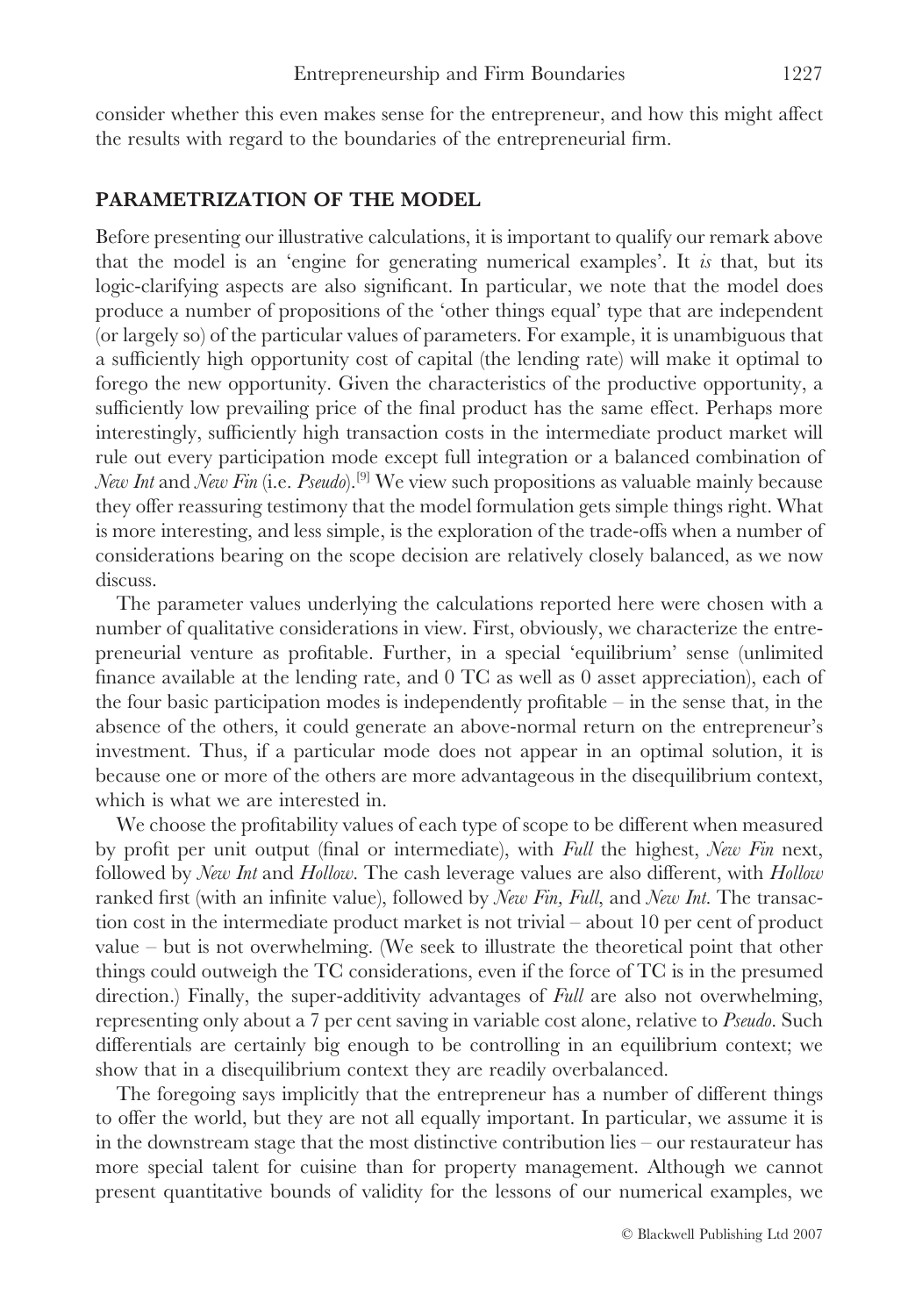have sought to characterize in qualitative terms the sort of situation we have in view – and for which we expect the conclusions of our analysis to be quite robust.

#### **MODEL RESULTS: TC, FINANCING, AND A VENTURE'S SCOPE**

Table III summarizes our calculations that show how optimal scope depends upon initial cash. Not surprisingly, when cash is severely limited, the participation alternative that requires none (Hollow) is favoured. The small amount of available cash finances modest entry via the mode that offers the highest (finite) cash leverage (New Fin). Importantly, our assumptions imply that the entrepreneur could fill the demand niche without any cash at all, by using Hollow. Higher cash levels are therefore important to the venture only because they permit more efficient ways of serving that limited demand niche for the final product. As Table III shows, higher cash levels permit the choice of superior ways of meeting the demand, but as a better way phases in, an inferior way is phasing out. With available cash of a million dollars, full integration is the right answer. So far as the final product market is concerned, full integration is the least costly way to meet the demand of the niche, and it can be fully met. But this is not the end of the story, for we have specified an available niche in the intermediate product market that is much larger. At still higher levels of cash, it becomes optimal to meet some of the intermediate product demand, while continuing to meet the final product demand fully. This option remains available until the intermediate product niche is saturated, when \$4 million of initial cash is available. Additional cash beyond that can only be lent out at the 8 per cent rate, as the final column of the table shows.

We note that as additional cash is made available to our entrepreneur, the Rate of Return (ROR) declines and the Marginal Rate of Return (MROR) also weakly diminishes, while the Net Present Value (NPV) as well as the total returns increase. These patterns reflect the fact that the entrepreneur applies her cash wherever it has the most leverage. With more cash available, she would apply it in the remaining alternatives with the most leverage.<sup>[10]</sup>

| Initial cash            | 20       | 200      | 400              | 700      | 1000     | 1300     | 1600             | 4200    |
|-------------------------|----------|----------|------------------|----------|----------|----------|------------------|---------|
| Activity level: New Int | $\Omega$ | 0        | $\theta$         | 0        | $\Omega$ | 10       | 20               | 100     |
| Activity level: Hollow  | 19       | 10       | $\left( \right)$ | $\Omega$ | $\Omega$ | $\Omega$ | $\left( \right)$ |         |
| Activity level: New Fin |          | 10       | 20               | 10       | $\Omega$ | $\Omega$ | $\Omega$         |         |
| Activity level: Full    | $\Omega$ | $\Omega$ | $\Omega$         | 10       | 20       | 20       | 20               | 20      |
| Payoff                  | 37.2     | 282.0    | 554.0            | 911.0    | 1268.0   | 1610.0   | 1952.0           | 4904.0  |
| $NPV *$                 | 14.44    | 61.11    | 112.96           | 143.52   | 174.07   | 190.74   | 207.41           | 340.74  |
| $ROR**$                 | 86.0%    | 41.0%    | 38.5%            | $30.1\%$ | 26.8%    | 23.8%    | 22.0%            | 16.8%   |
| MROR***                 | 36.0%    | $36.0\%$ | 19.0%            | 19.0%    | $14.0\%$ | $14.0\%$ | 14.0%            | $8.0\%$ |
| Free cash(inv $(a)$ 8%) | $\Omega$ | $\Omega$ | $\theta$         | 0        | 0        | $\Omega$ | 0                | 200     |

Table III. How optimal scope differs depending on initial cash (cash, payoff and NPV in thousands of dollars, activity levels in thousands of units)

\* Payoff/ $(1 + \text{rout})$  - initial cash.

\*\*  $(Pavoff/initial) - 1$ .

\*\*\* Cash constraint dual value  $-1$ .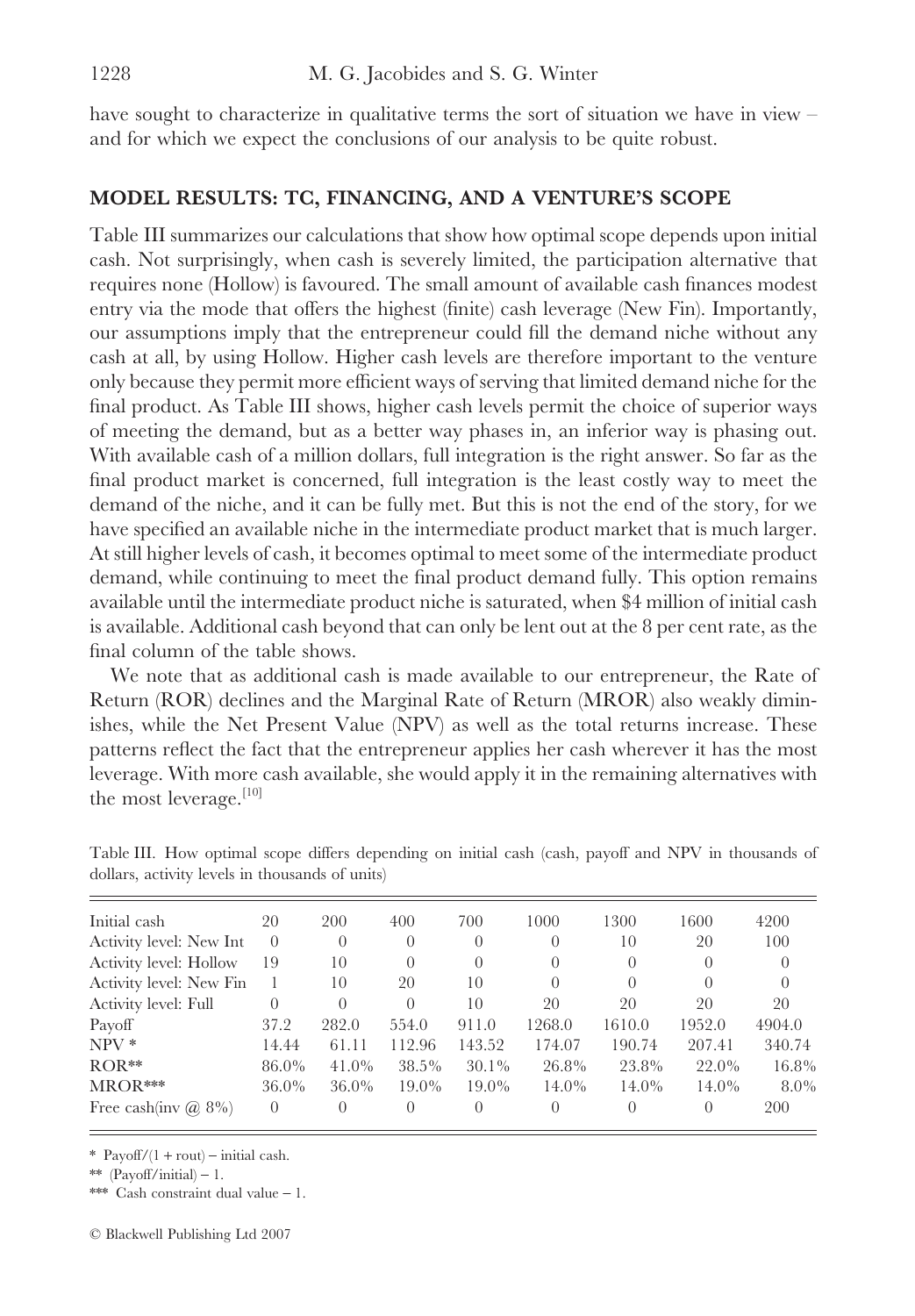To return to our variables of theoretical interest, *specialization may still emerge if it is more advantageous given the entrepreneur's cash constraints.* The reason is that the entrepreneur does not care exclusively about TC and the static efficiency of her structure. She cares about making money. And making as much money as possible given a set of constraints does not lead to choosing what is most 'economically efficient' in a static sense. Interestingly, even at extreme levels of productive advantage from integration, specialization might ensue if it provides clear benefits in terms of cash leverage. Likewise for 'frictional' or Williamsonian TC: all that is needed for specialization to emerge is for the value added of the idea of the entrepreneur in any one vertical segment (when compared to the status quo) to be proportionately larger than the cost imposed from the TC. If this condition is satisfied, even with substantial TC, the gains from trade are such that they can justify the transaction and ensuing vertical co-specialization ( Jacobides, 2007; Jacobides and Hitt, 2005).

Introducing the option of financing at some (non-prohibitive) rate extends our results in an intuitive manner. We find that as cash becomes available, it will be used up to the point where the MROR is equal to the cost of the extra cash, and that borrowing increases the NPV while decreasing the marginal returns. It generally tends to help shift scope away from specialization, inasmuch as (a) with additional cash at hand, more opportunities are exploited; (b) the entrepreneur can have the luxury of using the most effective technology along the value chain – when permitted by cash in hand. Table IV illustrates the point, showing how the availability of borrowing at increasingly attractive rates not only changes the scale of production, but also creates a shift in terms of the firms' boundaries, pushing from hollow, to full integration, to both serving the fully integrated market and providing for the intermediate product, as well. So clearly, scope can and should be substantially affected by the availability of credit.

These results, taken together, suggest that the emphasis of the literature on transactional considerations may be misleading. TC and gains from productive integration are important elements of the calculus of the scope of a venture, and especially of an

| Interest rate (borrrowing) | $40.0\%$         | 35.0%     | 20.0%            | $17.5\%$         | 15.0%            | $12.5\%$ | $10.0\%$ |
|----------------------------|------------------|-----------|------------------|------------------|------------------|----------|----------|
| Amount borrowed            | $\left( \right)$ | 380       | 380              | 980              | 980              | 3980     | 3980     |
| Activity level: New Int    | $\Omega$         | 0         | $\left( \right)$ | $\left( \right)$ | $\left( \right)$ | 100      | 100      |
| Activity level: Hollow     | 19               | $\Omega$  | $\Omega$         | $\theta$         | $\Omega$         | $\Omega$ |          |
| Activity level: New Fin    |                  | 20        | 20               | $\Omega$         | $\left( \right)$ | $\Omega$ |          |
| Activity level: Full       | 0                | $\Omega$  | $\Omega$         | 20               | 20               | 20       | 20       |
| Payoff                     | 37.20            | 41.00     | 98.00            | 116.50           | 141.00           | 210.50   | 310.00   |
| $NPV*$                     | 14.44            | 17.96     | 70.74            | 87.87            | 110.56           | 174.91   | 267.04   |
| $ROR**$                    | 86.0%            | $105.0\%$ | 390.0%           | 482.5%           | 605.0%           | 952.5%   | 1450.0%  |
| MROR***                    | $36.0\%$         | 35.0%     | $20.0\%$         | $17.5\%$         | 15.0%            | $12.5\%$ | $10.0\%$ |
|                            |                  |           |                  |                  |                  |          |          |

Table IV. How optimal scope changes with borrowing opportunities (varying borrowing rates, base case at 20 K cash); cash, borrowing, payoff and NPV in thousands of dollars, activity levels in thousands of units

\* Payoff/ $(1 + \text{rout})$  - initial cash.

\*\*  $(Payoff/initial) - 1$ .

\*\*\* Cash constraint dual value  $-1$ .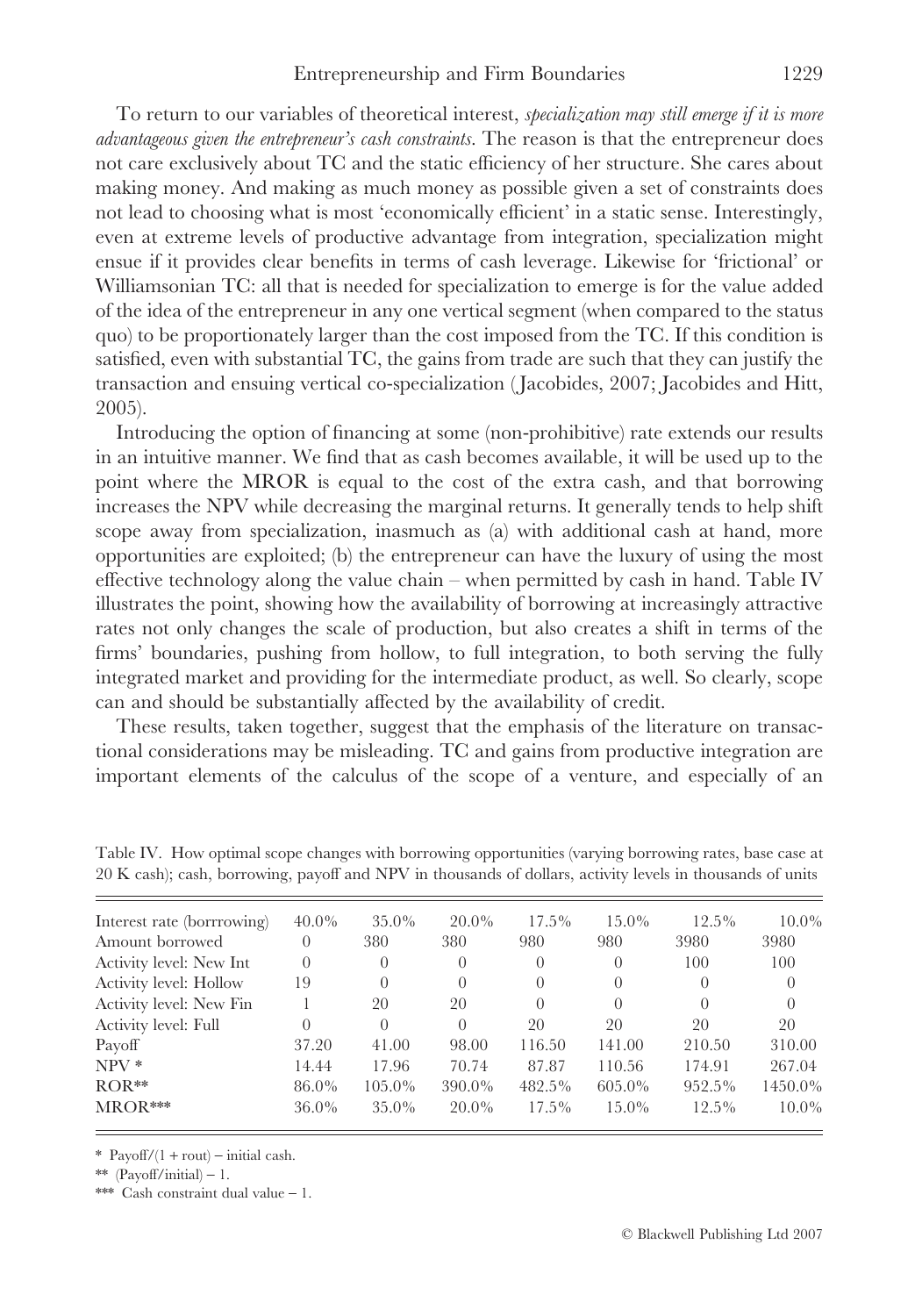entrepreneurial venture, but they only become binding (that is, they only matter) under particular circumstances. What also emerges is that cash leverage and the extent of the opportunity along different parts of the value chain play an important role. The answer to the question 'what is good about this entrepreneurial idea?' cannot be provided independent of the level of available financing or the difficulties of obtaining it.

While our model relates to a single period, and is thus suited to comparing alternative initial cash situations of the entrepreneur, it points to a plausible story about the evolution of a venture's scope over time. In the earlier days a venture would focus on the area that provides the highest cash yield. However, as profit would lead to the option of reinvestment and as success would increase the potential borrowing capability, or improve the credit terms (i.e. the cost of cash), the scope of the firm would likely expand. That is, the entrepreneurial venture might start off specialized, largely as a function of its tight cash or credit, and expand where it can only as available cash or capital becomes available.[11] The potential speed with which the firm shifts from one specialized part of the value chain to the next is itself a function of the extent of the existing, unfulfilled demand in the specialized segment: if the venture finds itself busy making money in the specialized setting, it will happily side-step the potential benefits from integration, until this pocket of demand is exhausted (or, otherwise put, until some competition kicks in), at which point the opportunities offered from a systemic reconfiguration become particularly attractive.

This pattern, which we alluded to in our earlier work (Jacobides and Winter, 2005), may also explain why several new sectors start as a patch-work of existing sectors, before going through a phase of integration. Take the US automobile industry, for example (Langlois and Robertson, 1995), which started as a specialized set of producers who would use intermediate inputs from carriage producers. Initially, the auto producers either did not have the finances to benefit from a systemic reorganization of the value chain (through reintegration), and/or were simply busy making money as assemblers. However, once cash became more widely available, the opportunities from a systemic reorganization (the potential super-additivity in integrated intra-firm production, and the TC that plagued any inter-firm co-specialization) became more salient, and integration ensued. In other words, the latent efficiency gains from integrating, which had been there all along, only became 'relevant' once the lower-hanging fruits of specialization had been picked; when spending money and time in rationalizing production became privately efficient for the entrepreneurs involved; and when sufficient funding became available to these entrepreneurs.

## **PROFIT VS. WEALTH: WHAT IS THE ENTREPRENEUR AFTER, AND WHY DOES THIS MATTER?**

While the previous section summarized the results, it did so with one key assumption, shared with the vast majority of research on such matters. Namely, it assumed that the objective of the entrepreneur is to make money through profits. Yet, as we pointed out, in the real world (or in the world of theory, appropriately constructed) money is not only made from profit; it is also (and, often, largely) made from asset appreciation.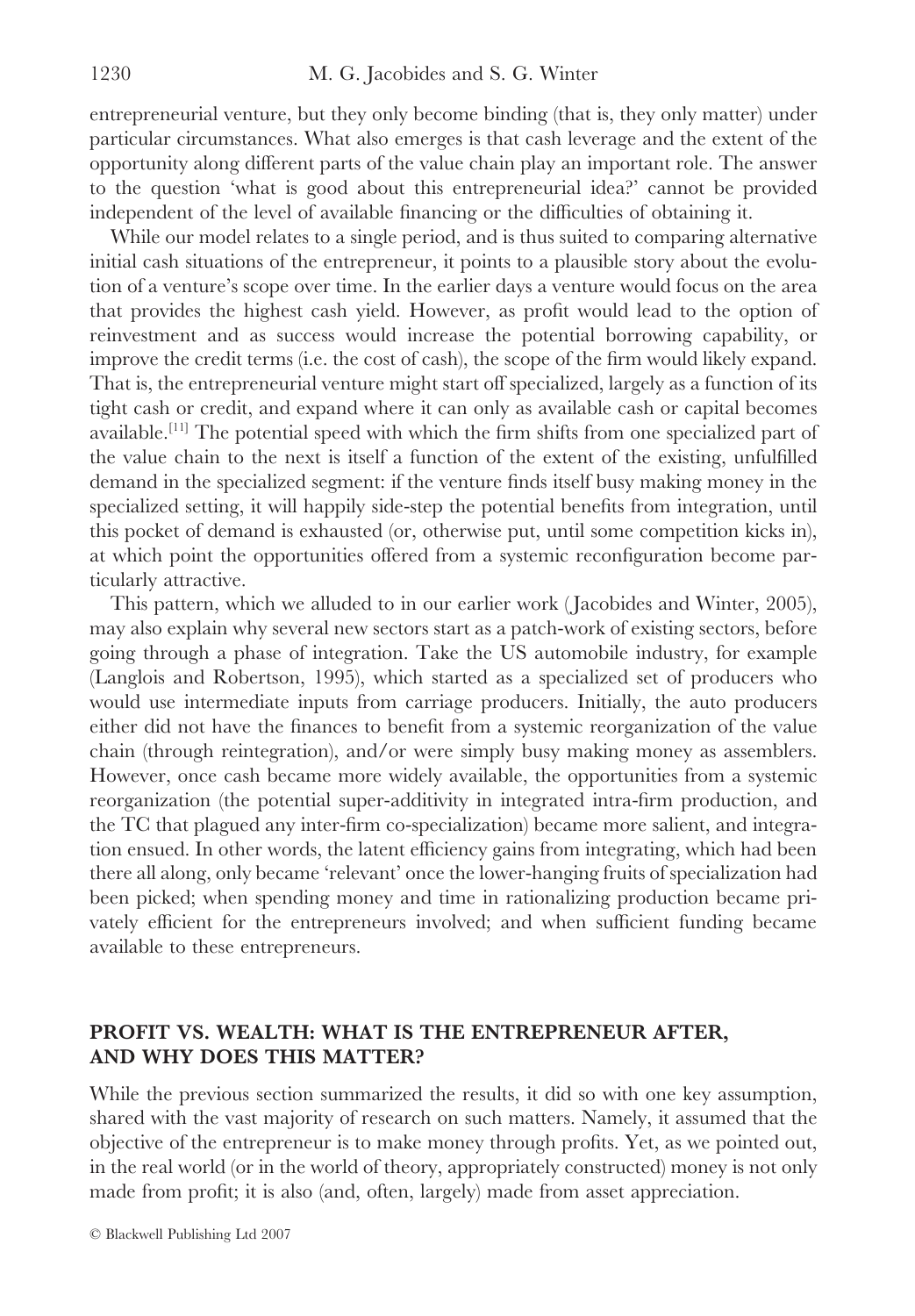The potential for some types of assets to appreciate introduces yet another set of considerations into the analysis of scope: that is, much as we expect variation in terms of how much cash is needed to operate in each of the vertical segments, we also expect that each segment will differ with regards to the extent to which the assets in place will appreciate. Specifically, in Table V we show how our 'base' results (reported in Table III) change once we introduce different values of the 'asset appreciation' parameter, which we consider only for the intermediate product (e.g. the real estate/location of the restaurant, i.e. the upstream part of the business). We assume that the assets in the downstream segment will not appreciate, and see how changing the asset appreciation parameter from 0 per cent (our baseline) to 50 per cent changes the appropriate scope of the firm, which shifts from 'final only' to 'full integration' to 'pseudo integration' to 'intermediate only' as the appreciation rate in the intermediate stage increases. So through changing the asset appreciation factor in one stage of the value chain alone we observe that the appropriate scope of the firm changes accordingly, moving through the entire gamut of scope choices.

To illustrate our results, consider our restaurateur. In the previous setup, when we had set the asset appreciation parameter to zero (or, equivalently, we simply excluded it from the optimand), the cash-strapped entrepreneur chose to focus downstream, on the running of the restaurant, the provision of the cooking, etc, where solid margins could be made with only little cash outlay. If, however, asset appreciation were to come into this picture, our restaurateur may be induced to do the exact inverse, inasmuch as the assets needed for the restaurant design and the cooking will not appreciate as much (or will not be as easily sellable) as the assets associated with the restaurant and the real estate itself. This means that the entrepreneur, mindful for her own total returns, may not look at profit, focusing on the promise of asset appreciation instead. Similarly, she would also not be particularly bothered about inefficiencies of vertical specialization, and about either the foregone benefits of integration or the transactional risks from finding someone to 'run the place'. The issue is that going into the cooking side of the business as well, while

| Price appreciation, new int cap | $0.0\%$          | $10.0\%$         | $20.0\%$ | $25.0\%$ | $30.0\%$ | 50.0%   |
|---------------------------------|------------------|------------------|----------|----------|----------|---------|
| Activity level: New Int         |                  | $\left( \right)$ | $\theta$ | 15       | 23.3     | 23.3    |
| Activity level: Hollow          | $\left( \right)$ | $\Omega$         | 6        | 15       | 20       | 20      |
| Activity level: New Fin         | 10               | 10               | $\Omega$ | $\theta$ | $\Omega$ |         |
| Activity level: Full            | 10               | 10               | 14       | 5        | $\Omega$ |         |
| Payoff                          | 911.00           | 939.20           | 969.50   | 993.50   | 1025.40  | 1157.00 |
| $NPV*$                          | 143.52           | 169.63           | 197.69   | 219.91   | 249.44   | 371.30  |
| $ROR**$                         | $30.1\%$         | 34.2%            | $38.5\%$ | 41.9%    | $46.5\%$ | 65.3%   |
| MROR***                         | 19.0%            | 28.4%            | $37.1\%$ | $38.5\%$ | $42.2\%$ | 61.0%   |
|                                 |                  |                  |          |          |          |         |

Table V. How optimal scope changes with asset appreciation (appreciation of intermediate capacity, base case at 700 K cash); cash, payoff and NPV in thousands of dollars, activity levels in thousands of units

\* Payoff/ $(1 + \text{rout})$  - initial cash.

<sup>\*\*</sup>  $(Payoff/initial) - 1$ .

<sup>\*\*\*</sup> Cash constraint dual value  $-1$ .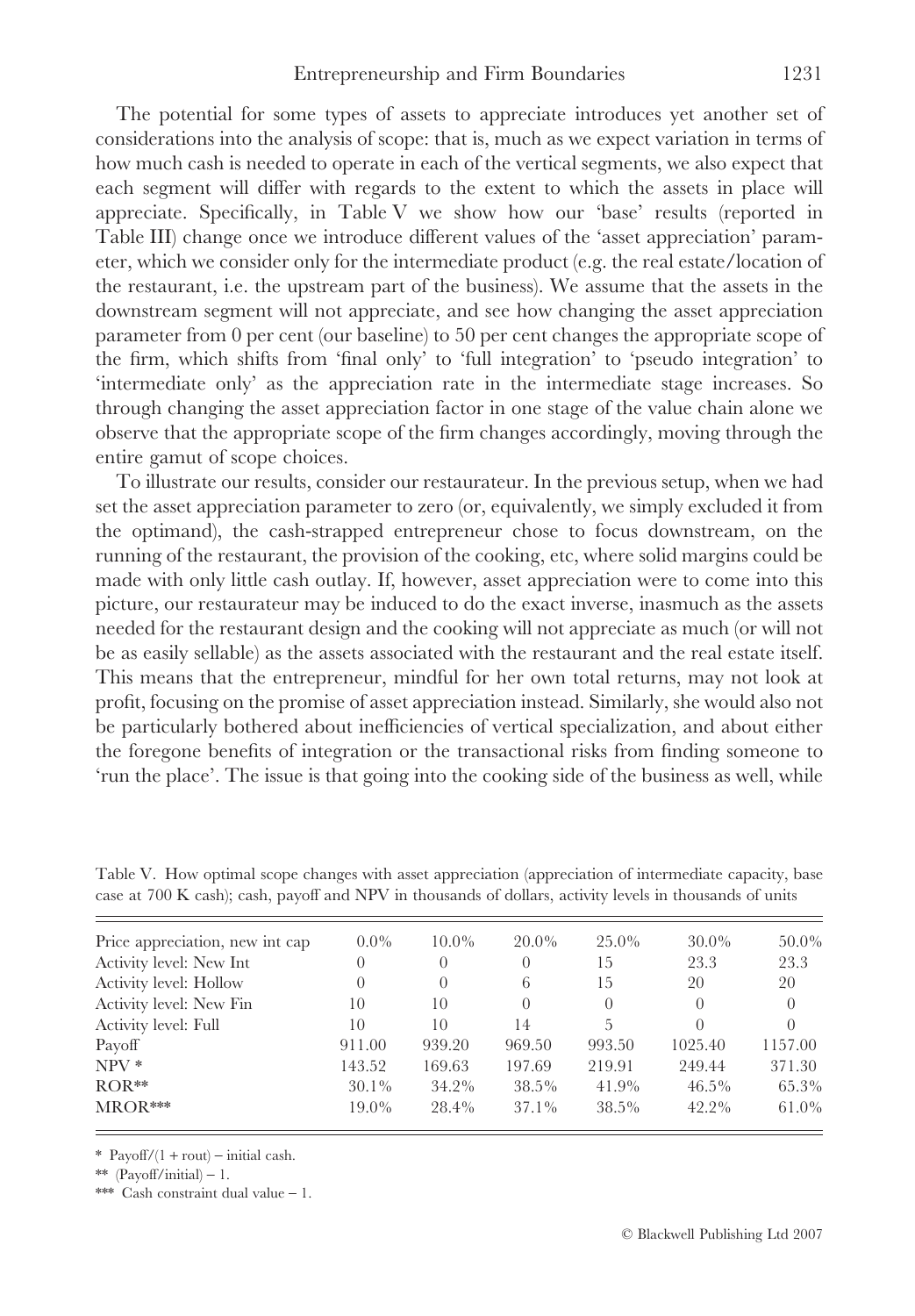potentially beneficial as an idea, would inevitably distract from the opportunity to buy some more assets that will appreciate, and as such, in terms of total returns, will not be a wise choice.

Introducing asset appreciation into our optimand, and acknowledging that the extent to which assets appreciate along the value chain differs, means we should consider a neglected set of factors: our restaurateur, then, should consider whether the assets accumulated in order to operate in one or another part of the value chain are more likely to gain and retain value; whether the expertise in cooking and the recipes will be easier to sell and profit on than the locations bought before the market niche was identified. This set of considerations may, in and of itself, be substantial enough to drive the choice of scope, and we show as much in our model.

The role of assets that will appreciate, and the extent to which they might drive entrepreneurial action (from individuals and corporations alike) becomes even more evident when we consider competitive dynamics. That is, if the entrepreneur's idea will become ultimately imitated or emulated, then we know that, prospectively, profits are likely to decline. However, if the entrepreneur has locked up key resources that are associated with the new offerings (e.g. the trendy locations, with charm and character, that cannot be reproduced), then the entrepreneur's success will be less self-defeating. As the market will grow, and as imitators will come in, the value of the assets is likely to remain at very high levels, and if the assets are unique enough, the entrepreneur will be able to leverage them, perhaps ultimately selling them.

## **EXTENDING THE MODEL: EQUITY FINANCE, COMPETITION, DYNAMICS AND SCOPE**

Having explored the implications of a range of initial cash levels and a range of borrowing opportunities, we turn to a third mode of entrepreneurial finance. What would happen if equity finance became available from sources outside the FF&F category?

The first point we should make is that it is *not* in the entrepreneur's self-interest to let anybody else participate as an equity holder on a par with herself, provided that (a) the gross payoff is a concave function of investment, i.e. that there are no indivisibilities or areas of increasing returns leading to convex pay off sections; and (b) that the entrepreneur's cash would be valued exactly at par with any other cash to be used as equity. Under these two conditions, letting even benign investors or FF&F, say, match an entrepreneur's investment in exchange for a 50 per cent share is a bad idea. Of course, it could be a good idea if there were indivisibilities (such as initial setup or fixed costs) or increasing returns in the picture.

That being said, if the entrepreneur can get investors (relatives or not) to pay a price *p* > 1 for the same equity share for which the entrepreneur pays \$1, that *could* be advantageous if  $\phi$  is big enough. Indeed, having such a premium for the entrepreneur's money (or, alternatively put, set aside a part of the equity for the entrepreneur's 'idea') is the rule. Specifically, in our model calculus indicates that it is advantageous (at the margin) to dilute the entrepreneur's ownership of a venture, taking on investments if *p* (the ratio of the 'price' for equity for an outsider as compared to the 'price' of equity for the entrepreneur) is bigger than the ratio of the ROR to the MROR. From the entre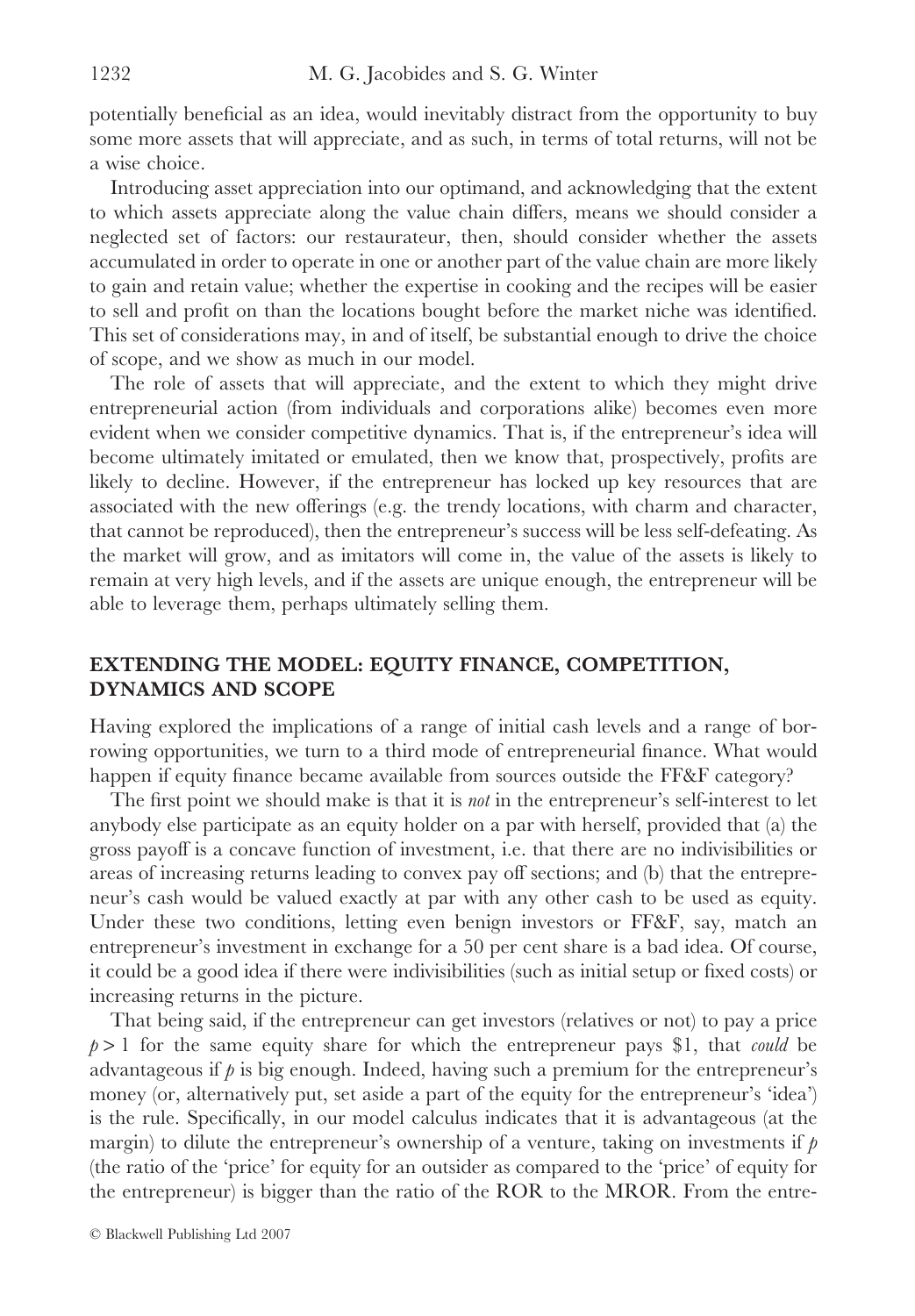preneur's viewpoint, and in the context of our model, the decision to dilute is broadly analogous to borrowing at a rate higher than the lending rate – you get more money in, but have to share some of the proceeds with the new investor. However, should new investors require a price of equity that is lower than ROR/MROR, then the entrepreneur will not accept any such investment.[12]

Should such a dilution be indeed profitable, the implications in terms of scope are analogous to the ones outlined earlier in the case of debt financing. In terms of our example, such financing will simply act as a relaxation of the cash constraint, potentially leading to changes in scope. As we can see from Table VI, the entrepreneur shifts from focusing on the cash-preserving final good, to mixed procurement and then to full integration; then, given additional equity finance, she maintains the level of integrated production and also gets involved in the stand-alone production of intermediate good with the additional finances. So scope does change with the availability of equity finance, and the appropriate scope is itself a function of the funding constraints the entrepreneur faces.

An interesting and perhaps surprising feature of Table VI is that the rates of return of the entrepreneur and the outside investors *both* rise as the size of the stock issue is increased, whereas the overall ROR decreases (as we would expect). This is counterintuitive (and we resisted it ourselves at first), but it is correct – as in fact is readily demonstrated from the table. The correct intuition is to recognize that the overall ROR (which declines) is a *weighted* average of the rates for the entrepreneur and the outside investors. While an un-weighted average cannot decline when all the quantities averaged are increasing, this is perfectly possible with a weighted average – providing that the weight shifts from the higher of the two quantities to the lower. That is what is happening in Table VI, the larger stock issues means that the weight shifts away from the entrepreneur, as the last line of the table indicates. The MROR of the incremental investment is intermediate to the two return levels, and assigning the incremental payoff disproportionately to the outside investors raises the average for both. Of course, it is a relevant

| Shares $(K)$              | $\overline{0}$ | 300              | 450              | 600              | 750      |
|---------------------------|----------------|------------------|------------------|------------------|----------|
| Total cash                | 400            | 800              | 1000             | 1200             | 1400     |
| Activity level: New Int   | $\theta$       |                  |                  | 6.7              | 13.3     |
| Activity level: Hollow    | $\theta$       | $\left( \right)$ | $\left( \right)$ | $\left( \right)$ | $\Omega$ |
| Activity level: New Fin   | 20             |                  |                  | $\Omega$         | $\Omega$ |
| Activity level: Full      | $\theta$       | 13               | 20               | 20               | 20       |
| Total payoff              | 554            | 1030             | 1268             | 1496             | 1724     |
| <b>Total ROR</b>          | 38.50%         | 28.75%           | 26.80%           | 24.67%           | 23.14%   |
| Ent payoff                | 554.0          | 588.6            | 596.7            | 598.4            | 599.7    |
| Inv payoff                | $\theta$       | 441.4            | 671.3            | 897.6            | 1124.3   |
| Ent NPV                   | 113.0          | 145.0            | 152.5            | 154.1            | 155.2    |
| Ent ROR                   | 38.50%         | 47.14%           | 49.18%           | 49.60%           | 49.93%   |
| $Inv$ ROR                 | NA             | 10.36%           | 11.88%           | 12.20%           | 12.43%   |
| Note: Ent share in payoff | 1.00           | 0.57             | 0.47             | 0.40             | 0.35     |
|                           |                |                  |                  |                  |          |

Table VI. How share issue affects scope and entrepreneurial returns; shares issued at 1.33 . . . per \$1 share, base case at 400 K cash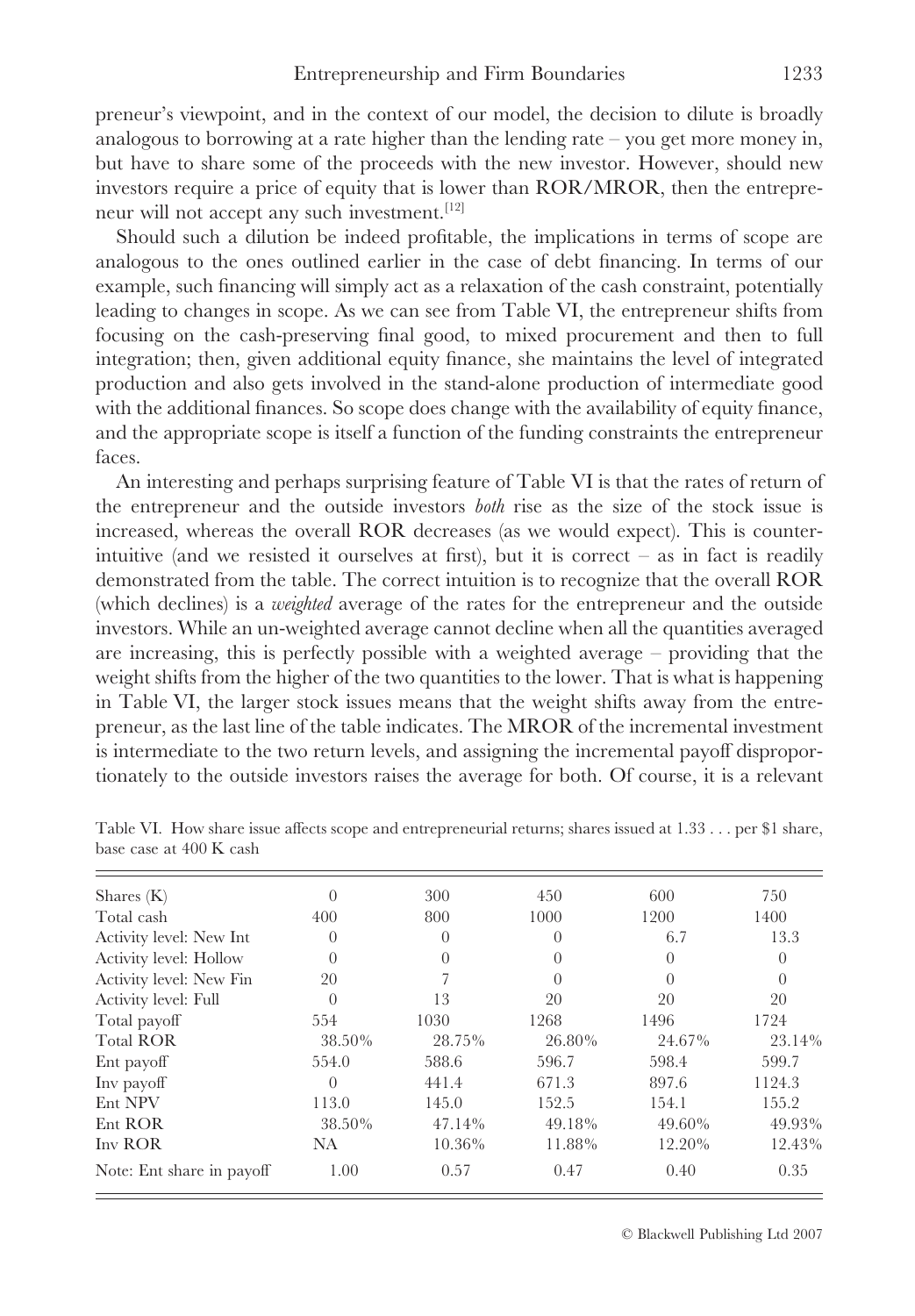background fact that these incremental investments, made possible by the stock issue, do have a return above the opportunity cost of capital, and in that sense are efficient investments.

Another element we treated somewhat summarily for the sake of simplicity was the time dimension – and competition. While our model has one period, the single period analysis could easily be converted to a multi-period one. In such a modified version, transaction costs in the market for capacity would make it unlikely that there would be a 'cash out' at the end of every period, and would allow for the continuity of the financial position as well. Also, we have greatly simplified the role of competition by assuming a limited market opportunity, at a given price, in each of the vertical segments. That is, we assumed that there is only a given part of the market that the venture can capture on the basis of the new idea. So, the question becomes, how would things change if we allowed for a setting whereby (a) there is more than one period, and (b) competitors could come in and thus reduce profitability? The main thing that would change would be the magnitude of the opportunity in each part of the value chain, as well as the 'extra margin', both of which can change as a function of competition. Still, the basic logic of scope determination would not be affected.

Introducing competition – and, in particular, imitators – would reduce the extent to which firms can extend their profitable operations in the future; but would, by the same token, increase the potential value of the assets in successful ventures, to the extent that there is some scarcity. This would tilt the balance even more towards specialization in the segment where assets appreciate more (proportionately).

#### **WHAT DID WE LEARN ABOUT BOUNDARIES OF ENTREPRENEURIAL VENTURES FROM THIS MODEL?**

This model has provided a simple analysis of how entrepreneurs set the boundaries of their ventures. While it incorporates the insights gained from TCE, and would respond to extreme transaction cost values in the way that theory predicts, it provides a more balanced view of the different factors that combine to shape an entrepreneurial venture's scope. In particular, we show how financing constraints and the extent and depth of different opportunities along the value chain can also shape the firm's scope, so that transactional considerations may or may not affect the chosen scope. Our analysis shows that even if both TC and productive synergies along the value chain exist, integration is not necessarily optimal for the entrepreneur.

We observe that entrepreneurs will focus on the segments with the highest cash leverage, and then as the financing constraint is relaxed will consider shifting onto more segments or adopting integrated solutions. We also identify market niche size as an important factor, in addition to the terms of access to capital and credit markets, and show how they combine to shape scope. This indicates that the transactional approach (Teece, 1986; Williamson, 1985) does not provide adequate guidance, since it does not fully consider the key question the entrepreneur is interested in: How can I make more money?

The second major contribution of this model is to illustrate the importance of an adequate characterization of what 'making money' comes down to, and point out that in addition to flow profitability (which is what most of the analyses in economics, strategy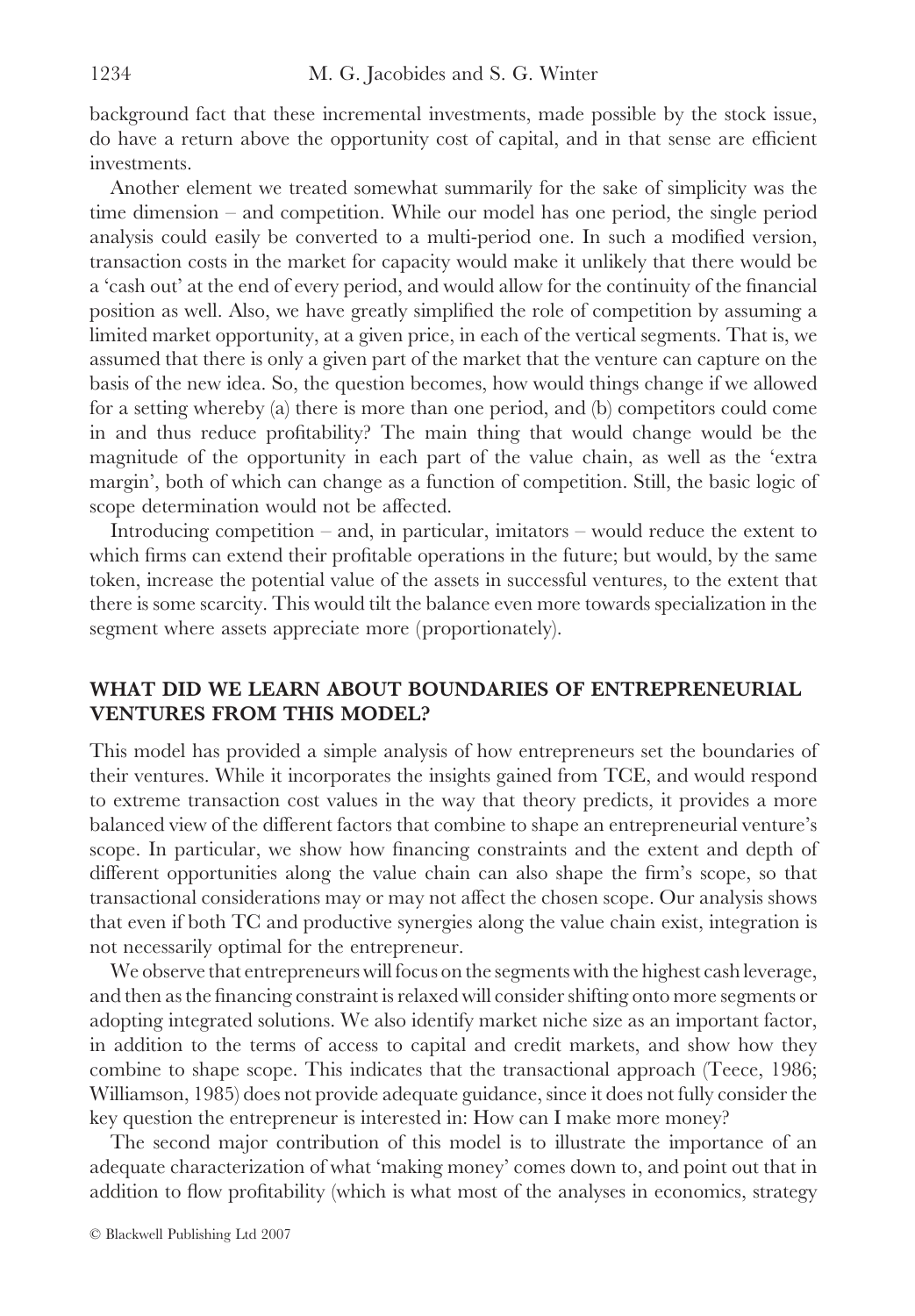and accounting focus on), wealth creation through asset appreciation plays a role; and its role can be even more important than that of profits, so that entrepreneurial activities are driven by the desire to accumulate assets that will appreciate. Crucial to our analysis was the oft-forgotten point that the same beliefs and information that frame the entrepreneurial opportunity are likely to frame, at the same time, the vision of future asset values. While it is conceivable that the contemplated entrepreneurial action actually has no implications for asset values, it will often be the case that the types of assets that are most specific to the venture will appreciate under the same conditions of the economic environment that are conducive to the success of the venture itself – which then means that it may be in the interest of an entrepreneur to forego immediate profits and even invite some competition in order to maximize her own wealth.

This analysis allows us to combine the insight of (Hirshleifer, 1971) with more recent analyses of the nature and potential value of different types of resources (Walter and Barney, 1990). The subtle difference with the resource-based view (RBV), though, is that we do not only focus on resources as a basis of future profitability; rather, we accept that their value appreciation is an important strategic issue as well (Winter, 1995). The juxtaposition of asset appreciation and profitability is, of course, a broader issue, important not only for helping us understand the direction of entrepreneurial activity and how scope evolves, but also for assessing and prescribing in the context of established firms. The substantial confusion with regards to different definitions of profit, and the potential inconsistencies or challenges in the accounting standards that affect reported profits and asset values, make a better understanding of the different means of profiting even more important. We think that a careful consideration of the role of the optimand, and of how different economic participants may profit will move us toward a view of strategic success that goes beyond profits and their sustainability and treats alternative paths to wealth in a balanced way.

To return to the narrower issue of scope, our approach, while accepting that each venture is unique, tried to consider what is common in the uniqueness of entrepreneurial efforts. And it also articulated a framework that explained how different factors relate – as opposed to simply positing that everything connects to everything else, tangled in a complex web of relations. It provides a positive account of how scope is determined and how it evolves. Yet it does so without 'parsing out' entrepreneurship from its context.

Our analysis shows that, for the purpose of understanding entrepreneurial behaviour, it is particularly necessary to reject the role separation analysis that notionally distinguishes the entrepreneurial role (innovator, uncertainty bearer) from the other economic roles of that individual.[13] Three key things are indivisible and inseparable from the identity of the individual (or corporate group engaged in entrepreneurship): (1) beliefs and information, which underlie the perception of the entrepreneurial opportunity among other things; (2) the time constraint, which shapes the application of the individual's or group's skills and energy to the entrepreneurial task; and (3) the personal budget constraint, which both limits the financial contribution of the entrepreneur to the enterprise and (in the hoped-for future) records the success in accumulating wealth. The influence of these considerations cuts across the identified roles; so our theory about how entrepreneurial ventures set their boundaries should be attuned to the specificities that *each entrepreneur or entrepreneurial unit* faces.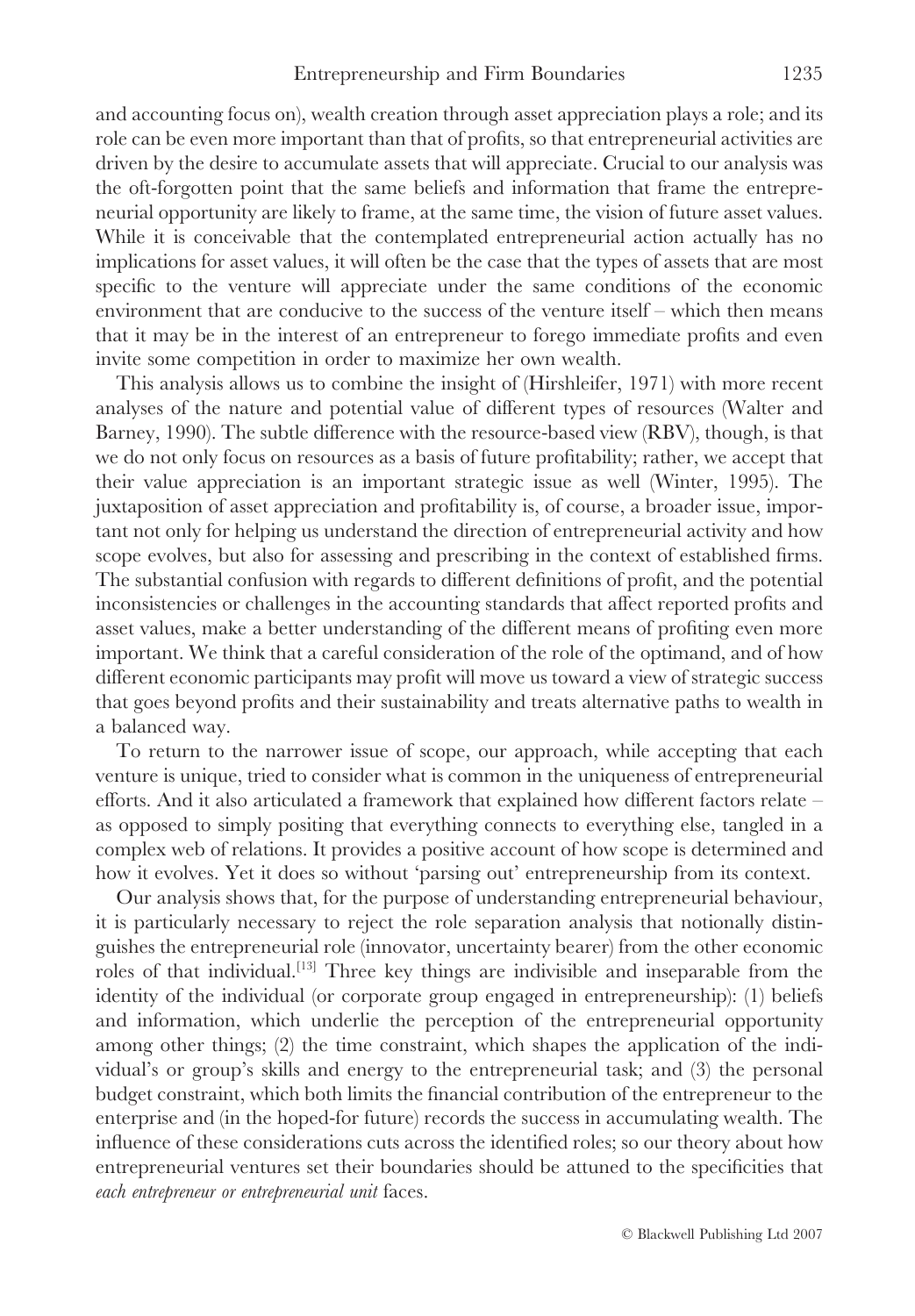## **CODA: FROM THE THEORY OF** *THE* **FIRM TO THE THEORY OF** *A* **FIRM**

This paper makes two overarching claims. First, we have argued that a better understanding of entrepreneurship can help us appreciate how and why firm and industry boundaries change. And second, that a thorough understanding of how firm boundaries are chosen (especially in the context of entrepreneurial ventures) can help us better comprehend the direction of entrepreneurial activity. Both of these claims essentially revolve around a key difference in approach between existing theory, and what we propose: A shift *away* from trying to consider the 'pure' theory of 'the' firm, and towards trying to understand the factors that go into the 'theory of *a* firm' – i.e., the theory and belief that an entrepreneur might have vis-à-vis their own venture and the way in which the venture can create and capture value.

Rather than being primarily driven by the power of particular theoretical approaches to highlight 'significantly' some parts of reality, we should consider the problems and challenges faced by entrepreneurs, and see what we can learn by providing a structured representation of their problem setting (cf. Sarasvathy, 2004). As our model shows, the near-exclusive focus on some factors (e.g. transactional issues), may lead us astray by shifting our attention away from some critical issues. We have identified other issues that affect a firm's scope, such as the depth of demand in any vertical segment, and the extent of the entrepreneur's cash constraints both to explain how scope is chosen and also to explain why it may be that firms change their position along the value chain over time, or why new industries going through integration after a brief period in which firms specialize only in their 'novel' component (Langlois and Robertson, 1995).

We consider that this paper contributes to the ongoing work on the intersection of entrepreneurship and the theory of the firm (Alvarez and Barney, 2004, 2005) and provides some predictions and prescriptions of how entrepreneurs should shape their boundaries, complementing and sometimes amending established views (e.g. Teece, 1986). Yet our model does more than just explain how scope evolves and why – highlighting factors that have not yet received due attention. It also considers the impact of focusing on different optimands, and underlines the role of resources and their ownership, bridging entrepreneurship research to the RBV. We do not follow the usual structure in the RBV, though, considering how future profitability should be based on particular types of resources; rather, we argue that we need to incorporate the role of asset value changes as *an objective and motivator of economic activity.* Much activity, all too readily dismissed as 'rent-seeking' revolves around the quest for asset appreciation. Our paper underscores the need to take this more seriously, not only to explain the scope of entrepreneurial activities but also to explain actions of new and established firms alike.

While our analysis is far from complete, we do believe that it is a step in the right direction, and hope that it will engender follow-on work. A rich agenda lies ahead for theorists, analysts, strategists, accountants and policy-makers interested in how valueadded and wealth generation should be measured and assessed, and how this motivates entrepreneurial behaviour as well as economic behaviour more generally.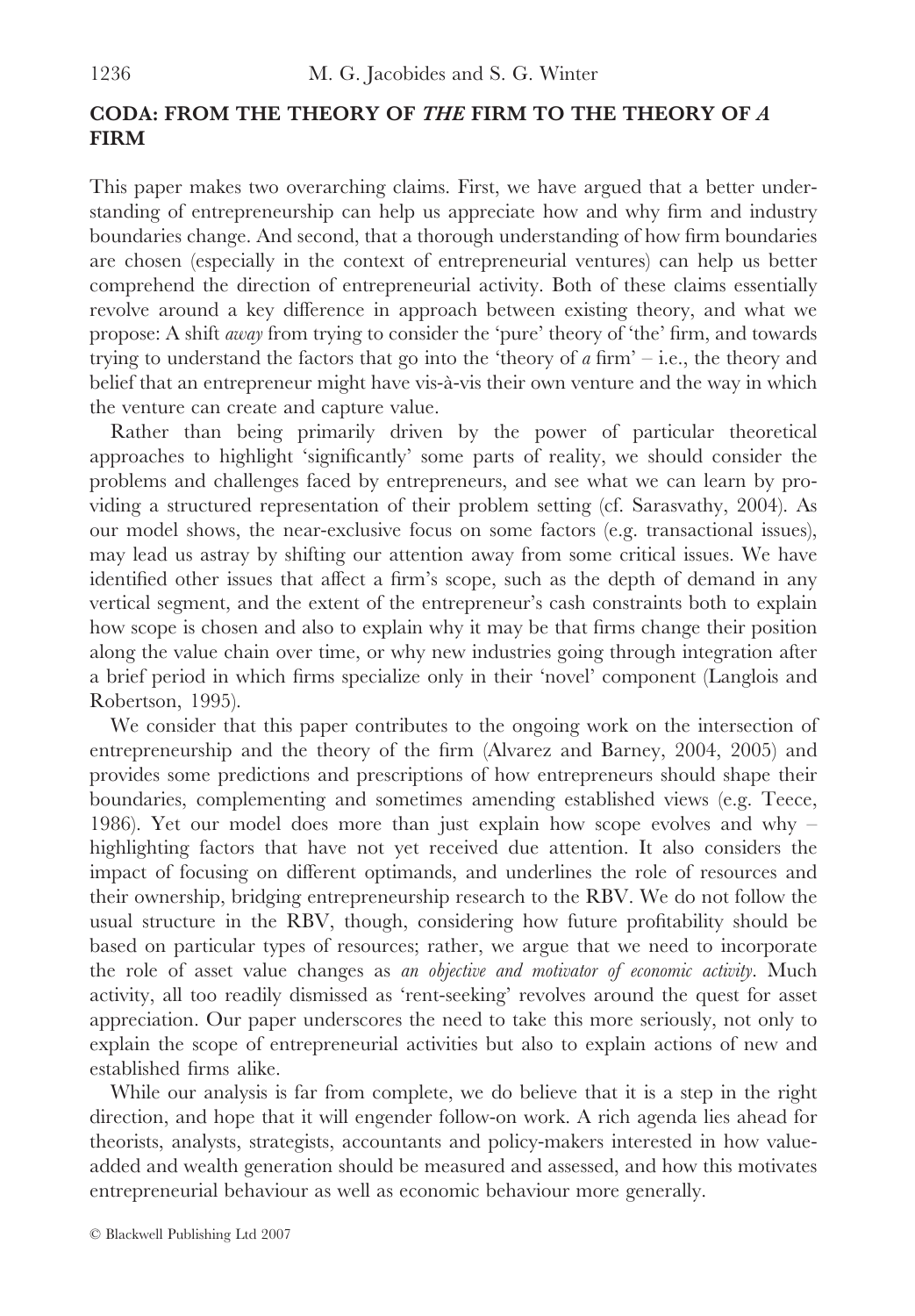#### **NOTES**

- [1] We focus in this paper on the case of the entrepreneur as an individual. Much of our analysis does apply to corporate entrepreneurship as well, but the corporate context gives rise to new firms that begin life with a substantially different set of advantages, especially resource availabilities, than is characteristic of personal entrepreneurship.
- [2] It is this implication for venture finance that is the crucial operational implication of the presence of the sort of 'uncertainty' that underlies the opportunity for entrepreneurial profit. It is, as Knight noted, 'true uncertainty which by preventing the theoretically perfect outworking of the tendencies of competition gives the characteristic of 'enterprise' to economic organization as a whole and accounts for the peculiar income of the entrepreneur' (1921, p. 232). However, we do allow at the end of our analysis for the possibility that some degree of external financing might be available.
- [3] The objective of that theory is to explain why things carry the prices they do, and the resource allocations that are antecedent to or entailed by those prices. Toward these ends, neoclassical economic theory adopts a powerful simplifying assumption involving a strictly forward-looking view of cost as opportunity cost (in some sense). This means that realized changes in asset values are always 'bygones' and have, *per se*, no consequence for future prices – beyond perhaps some wealth or income effects on consumption patterns, which are typically ignored. Foreseeable future changes, on the other hand, are linked to current prices by no-arbitrage conditions that themselves directly declare the absence of opportunities for abnormal profits. In an important sense, therefore, asset price changes play no role in the theory. And because they are not in the theory, they are also not on 'the books' in the economist's version of 'the firm' (to the minimal extent that anything resembling books is actually visible in that picture).
- [4] There are further implications that caution against the baleful influence of the price theory textbook. Whereas entrepreneurs are commonly conceived as pursuing 'profit', the profit that the textbook has in view is the excess of operating revenues over costs, with costs at opportunity cost values. An entrepreneur who actually set out to maximize this sort of profit might make the same contribution to society as one who took a broader view of the problem, perhaps even a larger contribution – but the one who takes the broader view is likely to wind up wealthier. As previously noted, the distinction between these two paths will be partially obscured by the fact that the second entrepreneur's speculative success is transformed in accounting appearance into operating efficiency.
- [5] Representing *Old Base* explicitly with its own technical coefficients and type of specialized equipment – has the advantage of providing a parameterized competitive standard: it responds to changes in input prices as well as interest and depreciation rates. The market price assumed for the final product should correspond to the production cost of final product using *Old Base* – reflecting a competitive equilibrium with 'normal returns', i.e., zero economic profit. If a new method offered by the entrepreneur is not competitive with *Old Base*, it does not represent an attractive opportunity at all.
- [6] This cost in terms of initial outlay is *not* the capacity service cost, which is an hourly rate computed as a year's interest and depreciation on the value of the machine, divided by the normal number of hours of service per year.
- [7] Of course, the advantage might be and often is expressed in terms of superior quality as opposed to cost; however, if we assume that we adjust prices for qualities, we can simply translate a quality advantage into an equivalent cost advantage in a quality-adjusted basis.
- [8] This is in keeping with the analysis of Williamson (1985), where total costs are the sum of production and transaction costs. We thus add TC as a parameter, and we will consider their impact on scope. For a more elaborate analytical treatment of varying TC conditions on scope, see Jacobides (2006).
- [9] This is on the assumption that there are no TC involved in accessing final assembly services or if there are, they are among the things held constant as TC in the intermediate product market are notionally increased.
- [10] Of course, this property is only weakly true in the real world, largely because of indivisibilities. That is, if there are lumpy investments that are needed in each segment, then the ROR may increase, before it starts decreasing again.
- [11] We acknowledge, of course that a host of other factors are relevant to the evolutionary patterns of changing positions along the value chain (e.g. Helfat and Raubitschek, 2000), but still insist that the cash availability explanation deserves particular attention in the context of entrepreneurship.
- [12] Our analysis also does not explicitly consider issues of risk aversion, or the problems of adverse selection and moral hazard that usually plague entrepreneurial finance. We chose to set such issues apart largely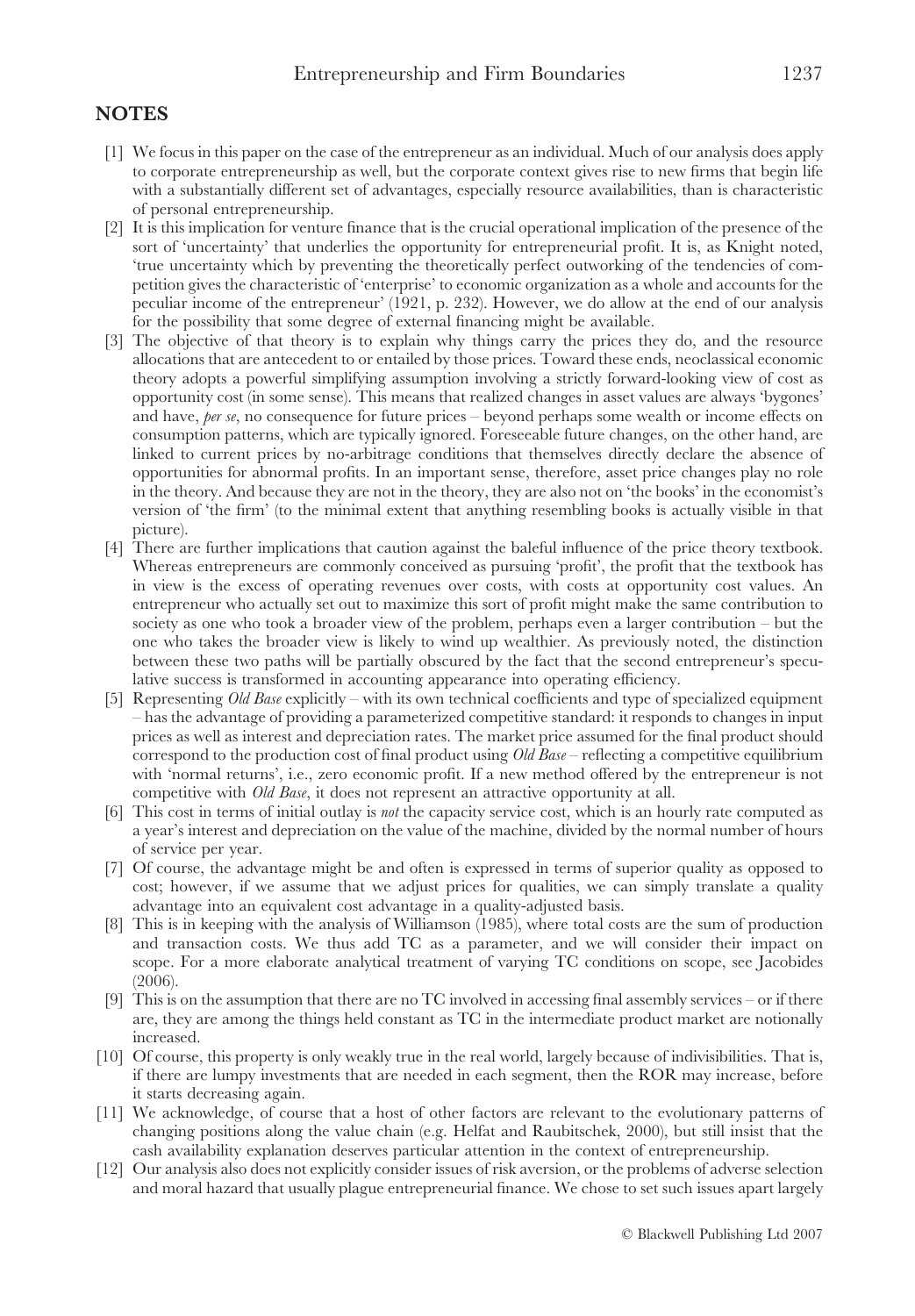because they do not interfere with the major point in our model/paper, and would unduly complicate the exposition and logic. There are, however, potential complementarities between our analysis and some recent work in entrepreneurial finance.

[13] In taking this stance, we are going counter to a long tradition in economics. From Say through Mill and on to Schumpeter and modern agency theory, the quest for clarity in economic theory and entrepreneurial studies has involved, as one manifestation, an effort to parse the multiple roles (and returns) of the sole proprietor (see Schumpeter 1954, especially pp.  $554-7$ ) – and then to analyse them as separately determined.

#### **APPENDIX: LINEAR PROGRAMMING ANALYSIS OF THE FIRM**

Linear programming is the optimization of a linear function subject to linear equality and inequality constraints. Considered as a subject in the setting of economic theory, it is the computational optimization branch of the broader body of theoretical technique known as linear models of production. It has an alternative existence as a branch of the much larger body of techniques for computational optimization, a subject of continuing interest in theoretical and applied operations research. The two branches were closely intertwined in the historical origins of the subject (Koopmans, 1951, 1977), but tended to diverge in more recent years as economists have largely lost interest in the analysis of production. Arguably, that interest is undergoing a revival, at least in the economic analysis of problems in strategic management (Langlois and Foss, 1999). Also, as noted below, advances in computer hardware and software have made the technique vastly more powerful and easy to use. Thus, a reconsideration of its uses may be timely.

In matrix notation, one mathematical form for a linear programming problem is the following:

#### Max *c x*⋅

subject to

$$
Ax \leq b
$$

$$
x \geq 0
$$

Here, *A* is an M $\times$ N matrix, *c* is an N-vector, *b* is an M-vector, and *x* is the N-vector that is subject to choice. In a typical application to production, the columns of *A* are the inputs required  $(+)$  and outputs produced  $(-)$  per unit of the activity for each of N production activities,  $b$  is a vector of M initial resource availabilities, the elements of vector  $c$  are profit or other 'payoff' amounts per unit of the activity, and *x* is the vector of activity levels. The first M inequalities say that the amount used of any resources cannot exceed the amount produced plus the amount initially available, the N non-negativity constraints say that activities cannot be run backwards. This formulation is, however, canonical in the sense that algebraic tricks can convert any LP problem (Max or Min, equalities or inequalities, non-negative or unrestricted variables) into this mathematical format. And the interpretation of the mathematics as relating to production is, of course,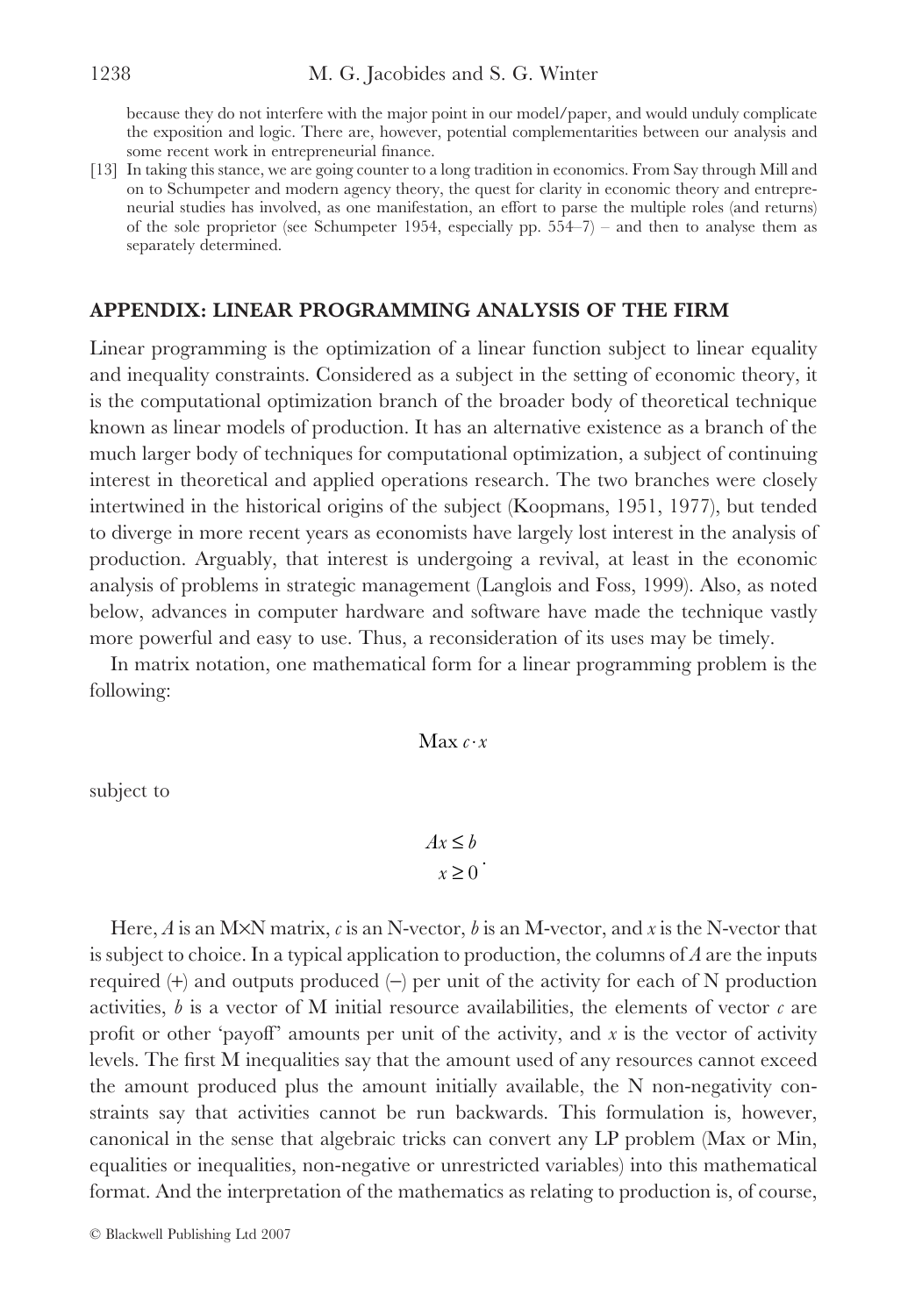optional. For example, in our application in this paper, activities represent not only production but also buying and selling, borrowing and lending, etc.

Substantial practical and theoretical interest in linear programming really dates from the invention of the first effective computational technique for solving such problems. This was the simplex algorithm, invented by mathematician George B. Dantzig (1914– 2005) in 1947. Subsequently, other quite different algorithms have been invented, which are more effective with larger and less well-behaved problems.

Linear programming was recognized to be not merely a practical tool and a way of representing production problems, but also a source of insight into the fundamental economics of resource allocation and valuation. Particular interest was found in the 'duality' aspect of linear programming problems – the fact that problem of profit maximization characterized above is intimately associated with the related problem of assigning sensible valuations to the resources represented by the vector *b*. This line of development was epitomized by the book *Linear Programming and Economic Analysis* (Dorfman et al., 1958). A related expository article by Dorfman (1953) was long a staple of graduate economics reading lists.

Today, very large problems are routinely solved for purposes of operations management. For work on a smaller scale, there are spreadsheet programs. The 'What's *Best*! ®' software from Lindo Systems, Inc. functions as an add-in to an Excel spreadsheet – and is said to be capable of handling 100,000 variables. It also solves integer and nonlinear optimization problems. As used in the current paper, the features of the program that matter are high flexibility, transparency and ease of use  $-$  and the scale is such that the downloadable trial version (from [www.lindo.com\)](http://www.lindo.com) is more than adequate.

#### **REFERENCES**

- Alvarez, S. and Barney, J. (2004). 'Organizing rent generation and appropriation: toward a theory of the entrepreneurial firm'. *Journal of Business Venturing*, **19**, 621–35.
- Alvarez, S. and Barney, J. (2005). 'How do entrepreneurs organize under conditions of uncertainty?'. *Journal of Management*, **31**, 776–93.
- Argyres, N. (1996). 'Evidence on the role of firm capabilities in vertical integration decisions'. *Strategic Management Journal*, **17**, 129–50.
- Arrow, K. (1962). 'Economic welfare and the allocation of resources for invention'. In Nelson, R. (Ed.), *The Rate and Direction of Inventive Activity*. Princeton: Princeton University Press, 609–26.
- Arrow, K. (1974). *The Limits of Organization*. New York: Norton.
- Arrow, K. and Hahn, F. (1971). *General Competitive Analysis*. Amsterdam: North-Holland, Elsevier Science.
- Barney, J. (1986). 'Strategic factor markets: expectations, luck, and business strategy'. *Management Science*, **32**, 1231–41.
- Barney, J. (1989). 'Asset stocks and sustained competitive advantage: a comment'. *Management Science*, **35**, 1511–14.
- Barney, J. (1991). 'Firm resources and sustained competitive advantage'. *Journal of Management*, **17**, 99–120.
- Cacciatori, E. and Jacobides, M. G. (2005). 'The dynamic limits of specialization: vertical integration reconsidered'. *Organization Science*, **26**, 1851–83.
- Camerer, C. and Lovallo, D. (1999). 'Overconfidence and excess entry: an experimental approach'. *American Economic Review*, **89**, 306–18.
- Casson, M. (1982). *The Entrepreneur. An Economic Theory*. Oxford: Martin Robertson.
- Chesbrough, H. W. and Teece, D. J. (1996). 'When is virtual virtuous? Organizing for innovation'. *Harvard Business Review*, **74**, 65–73.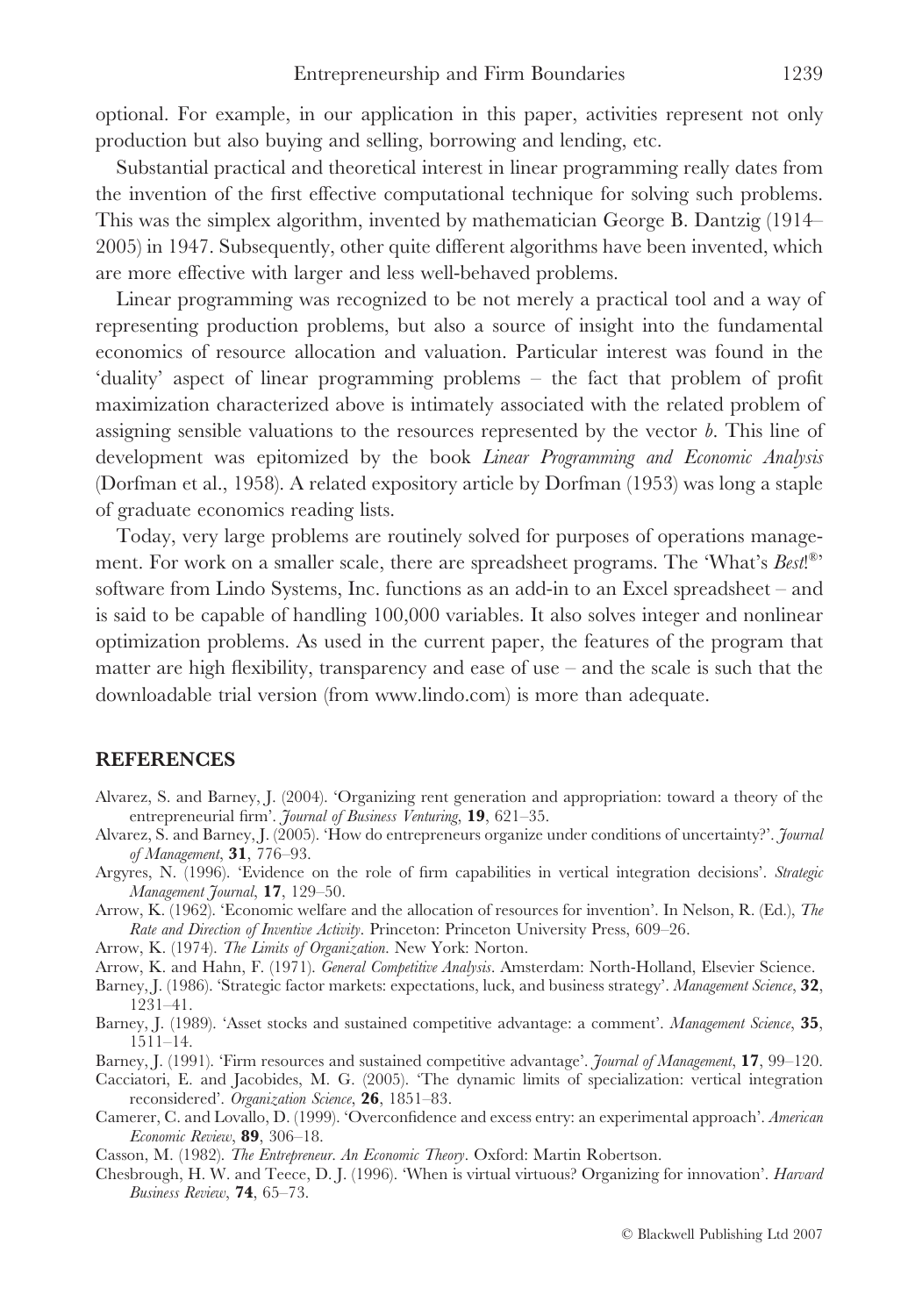Coase, R. H. (1937). 'The nature of the firm'. *Economica*, **4**, 386–405.

- Coombs, J. G. and Ketchen, D. J. (1999). 'Explaining interfirm cooperation and performance: toward a reconciliation of predictions from the resource-based view and organizational economics'. *Strategic Management Journal*, **20**, 867–88.
- Conner, K. R. and Prahalad, C. K. (1996). 'A resource based theory of the firm: knowledge versus opportunism'. *Organization Science*, **7**, 477–501.
- David, R. J. and Han, S.-K. (2004). 'A systematic assessment of the empirical support for transaction cost economics'. *Strategic Management Journal*, **25**, 39–58.
- Denrell, J., Fang, C. and Winter, S. G. (2003). 'The economics of strategic opportunity'. *Strategic Management Journal*, **24**, 977–90.
- Dierickx, I. and Cool, K. (1989). 'Asset stock accumulation and the sustainability of competitive advantage'. *Management Science*, **35**, 1504–11.
- Dorfman, R. (1953). 'Mathematical of "linear" programming: a nonmathematical exposition'. *American Economic Review*, **43**, 797–825.
- Dorfman, R., Samuelson, P. A. and Solow, R. M. (1958). *Linear Programming and Economic Analysis*. New York: McGraw Hill.
- Dosi, G. and Lovallo, D. (1997). 'Rational entrepreneurs or optimistic martyrs? Some considerations on technological regimes, corporate entries, and the evolutionary role of decision biases'. In Garud, R., Nayyar, P. R. and Shapira, Z. B. (Eds), *Technological Innovation: Oversights and Foresights*. Cambridge, UK: Cambridge University Press.
- Dushnitsky, G. (2007). *How Do Entrepreneurs Attract (High Value) Outsiders? Integrating Real-World Practices and Economic Theory to Understand Entrepreneurs' Actions*. Working Paper, The Wharton School, Philadelphia, PA.
- Dushnitsky, G. and Shaver, J. M. (2007). *Limitations to Inter-Organizational Knowledge Acquisition: The Paradox of Corporate Venture Capital*. Working Paper, The Wharton School, Philadelphia, PA.
- Ghoshal, S. and Moran, P. (1996). 'Bad for practice: a critique of the transaction cost theory'. *Academy of Management Review*, **21**, 13–47.
- Harrigan, K. R. (1985). 'Vertical integration and corporate strategy'. *Academy of Management Journal*, **28**, 397–425.
- Helfat, C. E. and Raubitschek, R. S. (2000). 'Product sequencing: co-evolution of knowledge, capabilities and products'. *Strategic Management Journal*, **21**, 961–79.
- Hirshleifer, J. (1971). 'The private and social value of information and the reward to inventive activity'. *The American Economic Review*, **61**, 561–74.
- Holtz-Eakin, D., Joulfaian, D. and Rosen, H. S. (1994). 'Entrepreneurial decisions and liquidity constraints'. *RAND Journal of Economics*, **25**, 334–47.
- Jacobides, M. G. (2005). 'Industry change through vertical disintegration: how and why markets emerged in mortgage banking'. *Academy of Management Journal*, **48**, 465–98.
- Jacobides, M. G. (2006). 'The architecture and design of organizational capabilities'. *Industrial and Corporate Change*, **15**, 151–71.
- Jacobides, M. G. (2007). 'How capability differences, transaction costs, and learning interact to drive vertical scope'. *Organization Science*, forthcoming.
- Jacobides, M. G. and Hitt, L. M. (2005). 'Losing sight of the forest for the trees? Productive capabilities and gains from trade as drivers of vertical scope'. *Strategic Management Journal*, **26**, 1209–27.
- Jacobides, M. G. and Winter, S. G. (2005). 'The co-evolution of capabilities and transaction costs: explaining the institutional structure of production'. *Strategic Management Journal*, **26**, 395–413.
- Jacobides, M. G., Knudsen, T. and Augier, M. (2006). 'Benefiting from innovation: value creation, value appropriation and the role of industry architectures'. *Research Policy*, **35**, 1200–21.
- Klein, B., Crawford, R. G. and Alchian, A. A. (1978). 'Vertical integration, appropriable rents, and the competitive contracting process'. *Journal of Law and Economics*, **21**, 297–326.
- Knight, F. (1921). *Risk Uncertainty and Profit*. Boston, MA: Houghton Mifflin Company.
- Kogut, B. and Zander, U. (1996). 'What firms do? Coordination, identity, and learning'. *Organization Science*, **7**, 502–18.
- Koopmans, T. C. (1951). *Activity Analysis of Production and Allocation*. New York: Wiley.
- Koopmans, T. C. (1977). 'Concepts of optimality and their uses'. *American Economic Review*, **67**, 261–74.
- Langlois, R. N. and Foss, N. (1999). 'Capabilities and governance: the rebirth of production in the theory of economic organization'. *Kyklos*, **52**, 201–19.
- Langlois, R. N. and Robertson, P. L. (1995). *Firms, Markets and Economic Change: A Dynamic Theory of Business Institutions*. London and New York: Routledge.